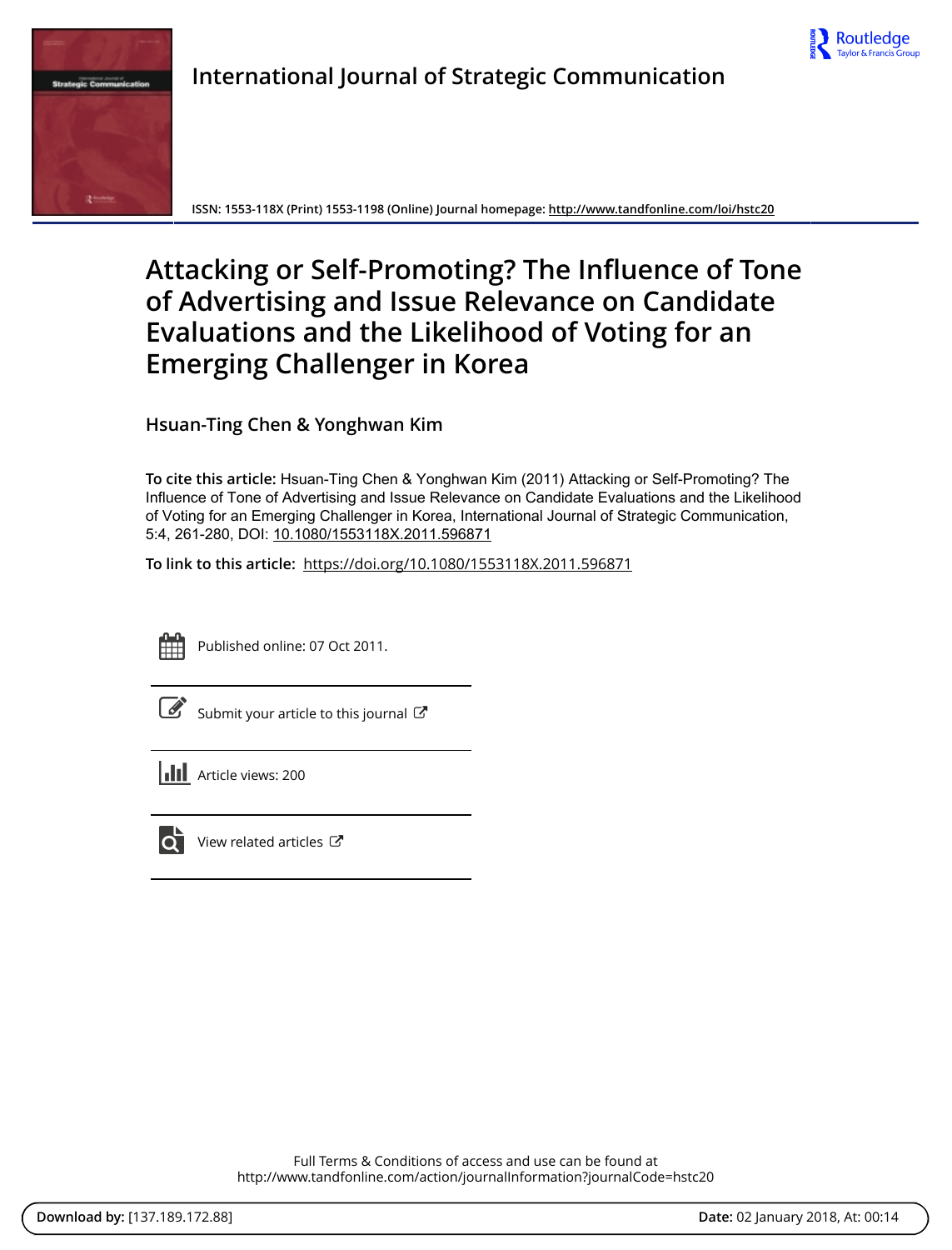

## Attacking or Self-Promoting? The Influence of Tone of Advertising and Issue Relevance on Candidate Evaluations and the Likelihood of Voting for an Emerging Challenger in Korea

Hsuan-Ting Chen and Yonghwan Kim *University of Texas at Austin, Austin, Texas, USA*

This experimental study examines the effectiveness of attacking strategy for a challenger candidate, and the moderating role of issue relevance in negative political advertising. Results indicate that the effects of negative advertising on the sponsoring candidate's personal attributes depend on issue relevance. That is, participants gave the highest evaluations of the sponsoring candidate's personal attributes when exposed to positive advertising with low-relevance issues. When it comes to the sponsoring candidate's qualification attributes, participants were more likely to give higher evaluations when issue relevance was high regardless of the tone of the advertising. As would be expected, the emerging challenger encountered unintended consequences in terms of participants' likelihood of voting when employing negative advertising to attack the leading candidate. Participants exposed to negative ads were less likely to vote for the sponsoring candidate than those who were exposed to positive ads.

## INTRODUCTION

One of the most distinctive aspects of contemporary political campaigns is the widespread use of negative advertising, especially in the United States and several Asian countries, such as South Korea and Taiwan (e.g., Chuang, 2006; Kim, 2009; Niu, 2007; Park, 2009). Negative political advertising focuses on attacking issue stances or personality traits and is designed to evoke negative images of the sponsor's opponent (e.g., Johnson-Cartee & Copeland, 1991; Kaid, 2004; Kaid & Boydston, 1987). The main reason for its popularity is that sponsors perceive negative ads to be effective: Negative ads are recalled more easily, in more detail, and with greater accuracy than positive ads because they are more arousing and ego-involving and, by presenting the choice of candidates in stark terms, can make voters feel as if the stakes are high (Bradley, Angelini, & Lee, 2007; Johnson-Cartee & Copeland, 1991; Newhagen & Reeves, 1991). One of the most significant matters concerning the effect of political negative ads is whether they can "improve the evaluations of their sponsors and increase their probability of getting elected, or decrease the evaluations of their sponsors' targets (opponents) and diminish their chances of

Correspondence should be sent to Yonghwan Kim, University of Texas at Austin 1 University Station A1000, Austin, TX 78712, USA. E-mail: yhkim17@utexas.edu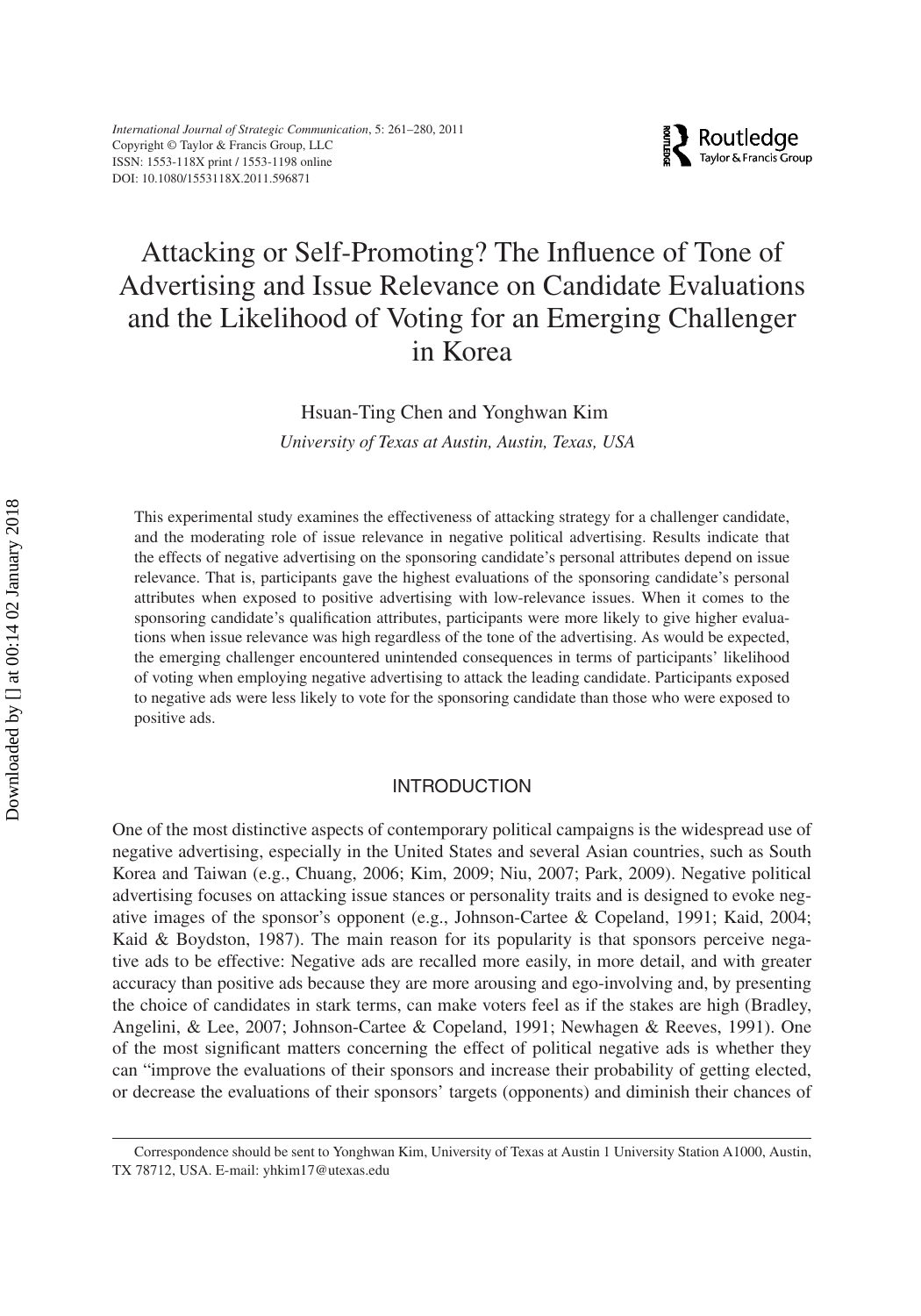being elected" (Lau & Sigleman, 2000, p. 21). In other words, do political attack ads achieve their intended results?

However, studies of the effects of negative advertising have shown inconsistent results. While some studies indicate that negative ads are advantageous to the sponsoring candidates (e.g., Ansolabehere & Iyengar, 1995), other researchers argue that positive advertising is more likely to be effective in increasing the sponsoring candidates' favorable images (e.g., Thorson, Christ, & Caywood, 1991). Lau and Sigelman's (2000) extensive review of research also found mixed results: Some studies found that negative advertising is significantly more effective than advocacy advertising, while others found the opposite.

The controversy may be attributed to different contingent factors, such as voter-related variables. For example, individuals' involvement has been found to be an important variable in moderating the effect of political campaign messages, including negative political advertising (Faber, Tims, & Schmitt, 1993; Yoon, Pinkleton, & Ko, 2005). It can increase the effects of negative political advertising on voting decisions (Faber et al., 1993). Therefore, individuals' personal relevance to the issue addressed in the political advertising, which is the issue relevance, needs to be considered as an important factor in facilitating or impeding individuals' involvement in processing and evaluating the advertisement's messages. Thus, this study probes the role of issue relevance in the effects of political advertising on individuals' political attitudes and behaviors.

Given this uncertainty regarding the effects of attacking strategy, this study investigates the effect of negative advertising on candidate evaluations and the likelihood of voting, while taking issue relevance into account to contribute to the literature on political advertising. In particular, this study gives more attention to a challenger candidate's use of political advertising because challengers are more likely than incumbents to use attack strategies (e.g., Lau & Pomper, 2002). Despite challenger candidates' frequent use of negative advertisements, it is noteworthy that attacking the opponent or incumbent may not be useful for the challenger in some situations, as "unintended consequences," defined as negative feelings aimed at the sponsor of the ad, may occur (Garramone, 1984, p. 251).

In Korea, one of the most common election issues surrounds the problem of negative advertising; however, relatively few studies have empirically examined this important topic and attack strategies in political advertising outside the United States. Some studies employed surveys to investigate factors influencing candidates to conduct negative campaign (e.g., Kim, 2009; Park, 2009), or used content analysis to compare campaign strategies and types of negative ads in various elections between the United States and Korea (e.g., Tak, Kaid, & Khang, 2007). Therefore, from the perspective of media effects, the 2007 Korean presidential election provided a good opportunity to examine whether a challenger candidate's use of negative political advertising is effective in Asian context. In addition to the candidate status as a challenger or a leading candidate, the two candidates selected in this study also have some background differences that need to be considered. Candidate A, the challenger, is an emerging politician who ran as one of the presidential candidates in the 2007 Korean presidential election, while candidate B is a well-known politician and the former mayor of Seoul, the capital of South Korea, who ran as the leading presidential candidate.

Considering the growing popularity of negative advertising among challenger politicians and the relative lack of research capturing this trend, the present study aims to fill this gap in the literature by examiningthe effectiveness of negative political advertising and the role played by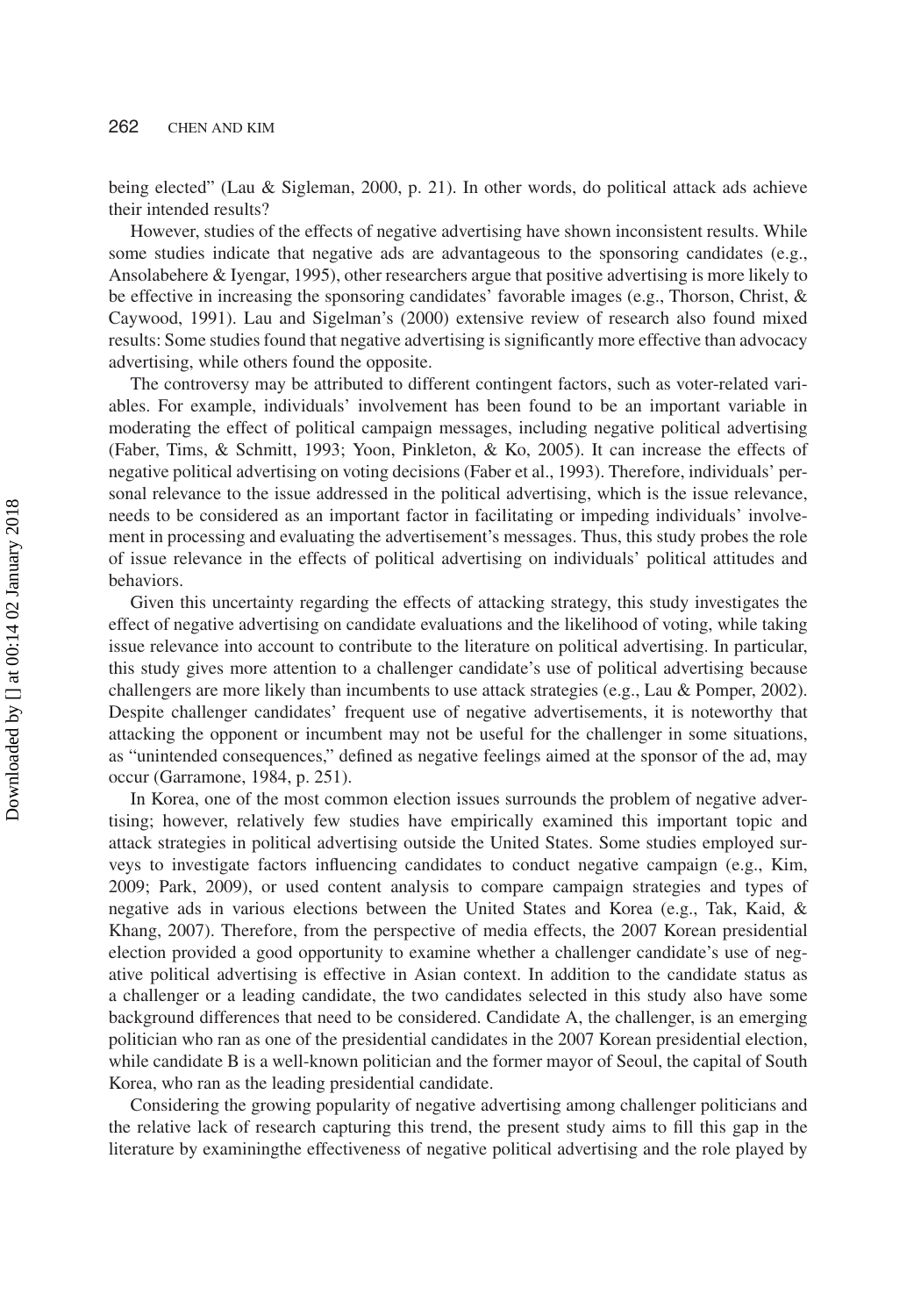issue relevance in negative political advertisements, particularly when an emerging challenger employs them, on individuals' candidate evaluations and vote intention. This study also adds to the body of research in campaign and strategic communication from outside the Western*/*U.S. context by focusing on an Asian*/*South Korea political setting.

## LITERATURE REVIEW

## Challengers and the Strategy of Using Negative Political Advertising

Political advertising is one of the most important strategic tools candidates use to directly communicate with potential voters and persuade probable supporters (Kaid, 2004; Kaid & Boydston, 1987). This tool is even more important for challenger candidates or emerging politicians, since they need people to know about, for instance, who they are and what they are willing to do for the public if they get elected. Given that the candidates can control their messages in campaign advertising, they can highlight a particular issue with a certain advertising tone as they like.

Whether negative or positive advertisements have a greater effect on attitude and voting intention has been controversial in political advertising research. Lau (1982) found that negative political advertising is more informative than positive in evaluating candidates. Other studies have shown convincing evidence for the effectiveness of negative advertisements in that negative advertisements receive more attention, are easier to remember, and can lower participants' evaluations of the targeted candidate (Bradley et al., 2007; Kaid & Boydston, 1987; Pinkleton, 1997). They can be effective in persuading voters by reinforcing partisan attitudes and attracting unaffiliated voters (Ansolabehere & Iyengar, 1995).

Although some studies indicate that negative messages depress citizens' evaluations of targeted candidates because negative messages are more arousing and involving, scholars have been unable to consistently replicate those results. From the mood management perspective, Wegener and Petty's (1994) hedonic contingency hypothesis indicates that people in a positive mood are more likely to process positively framed messages to maintain a positive affect, and avoid messages they find depressing—people select media content to minimize aversions and maximize elation. Bradley, Angelini, and Lee's (2007) study provided evidence that people's reflective aversive emotional systems would be activated as they exposed themselves to negative political advertisements; their bodies would be prepared to move away, and people would show greater appetitive motivational activation as they were exposed to positive political advertisements. Smith and Schaffer (1991) also suggested that people may avoid negative information to avoid the risk of exposure to negative affect. Positive tone can be more persuasive because it can raise individuals' positive affect such as happiness and enjoyment, which could improve message involvement and processing.

Regardless of the effectiveness of political advertisements, political candidates use negative campaign strategies to stain the character of an opponent by emphasizing the target's weakness, such as broken promises or public misstatements (Merritt, 1984; Yoon, et al., 2005). With no office to lose, challengers are more likely to use negative advertising strategies (Lau & Pomper, 2002). Previous research indicates that voting decisions are largely accumulated from previous evaluations of candidates' performance and image, and therefore, incumbents win the election more easily than challengers because of their higher visibility (Abramowitz, 1980; Beth, 1984;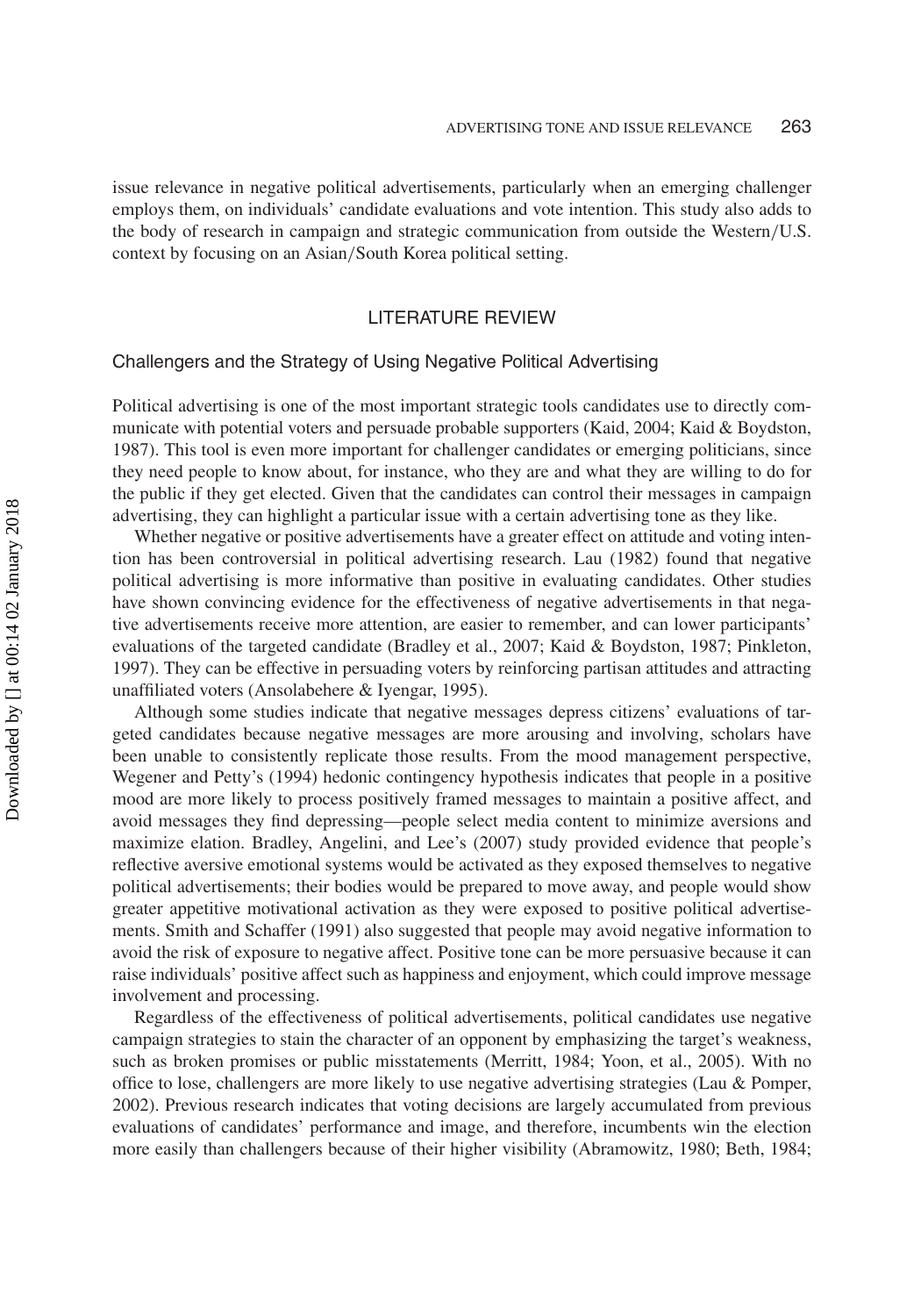Lau & Pomper, 2002). Challengers have more difficulty obtaining recognition and support; therefore, they are more likely to use a negative campaign strategy to make the case for throwing out the incumbents (Lau & Pomper, 2002).

Kaid and Davison (1986) confirmed that challengers used negative advertising more than incumbents in the 1982 U.S. Senate campaigns. Tinkham and Weave-Lariscy (1995) also showed that even though incumbents had become as likely as challengers to employ negative advertising, challengers put greater emphasis on opponents' characteristics such as voting record and integrity. In addition to the frequency of using negative advertisements, Lau and Pomper (2002) examined the effectiveness of negative campaigning in 143 U.S. Senate elections from 1988 to 1998 and found that negative campaigning is relatively effective for challengers, while positive campaigning is more effective for incumbents. However, the challengers' attack strategy may not actually be effective. Several experimental studies on negative political advertising found unintended effects—not only did respondents show a general disapproval of negative ads, they reported high levels of disapproval with the source of negative ads (e.g., Garramone, 1984; Johnson-Cartee & Copeland, 1991). Therefore, negative advertising may be harmful for challengers, especially for emerging candidates because voters are less familiar with them than with incumbents or leading candidates who have been well-known to the public.

Studies on source credibility and persuasion shed light on political advertising sponsorship and candidates' status. They suggest that perceptions of messages' source credibility, including trustworthiness and expertise, influence how the receiver reacts to or interprets that message (e.g., Chaiken & Maheswaren, 1994; Goldsmith, Lafferty, & Newell, 2000). The results in those studies provided a theoretical grounding for understanding the unintended effects of negative advertising on the challengers, especially emerging ones. In political advertising, the candidate who sponsors the commercial can be treated as the source of the message. Voters are more likely to refuse to support a low-credibility candidate who relies on negative political advertising—they might not only tend to maintain their cognitive consistency among their perceptions of the level of source credibility, but also consider that the candidate's use of an attacking strategy results from his or her character flaws (Hill, 1989; Yoon et al., 2005). Compared with challengers, especially emerging ones, incumbents-as-sources are more likely to be evaluated higher on expertise and trustworthiness in that the public is more familiar with them and their background.

As a result, although this study examines whether the effects of negative advertisements may result in more or less favorable attitudes toward the challenger, and further influence voting decisions; it also points to another dimension of distinction between challengers and incumbents, emerging challengers and well-known leading incumbents, which has not been considered much in previous literature. In the context of this study, when the challenger is an emerging candidate and the incumbent is a well-known leading politician, it is possible that positive advertisements sponsored by the emerging challenger cause voters to express better candidate responses (e.g., candidate evaluations and the likelihood of voting). The study, therefore, proposes the following hypotheses:

- H1: Participants exposed to the positive political ads sponsored by the emerging challenger will be more likely than those exposed to the negative political ads to have higher evaluations of the sponsoring candidate.
- H2: Participants exposed to the positive political ads sponsored by the emerging challenger will be more likely than those exposed to the negative political ads to have a higher likelihood of voting for the sponsoring candidate.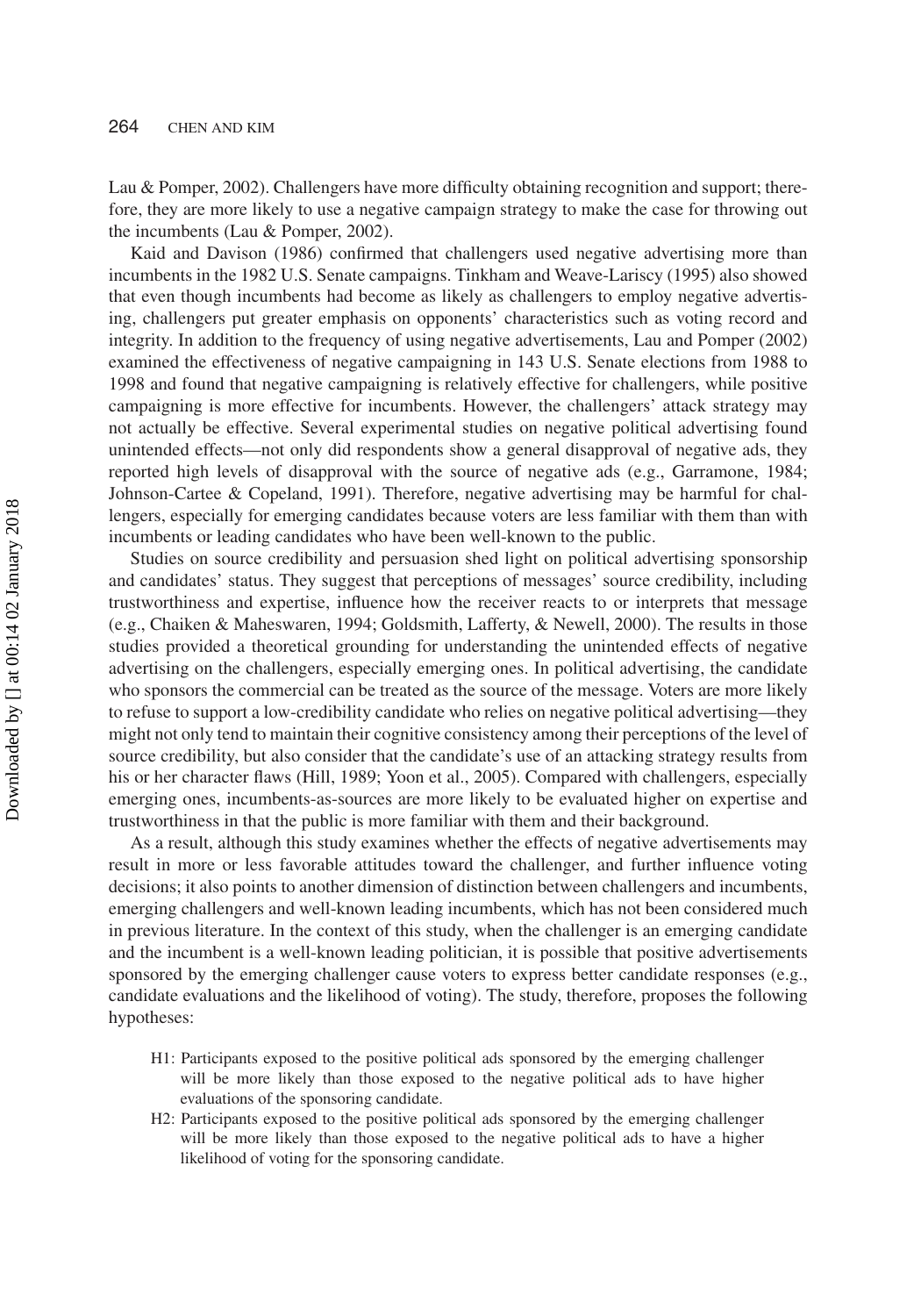## Issue Relevance

One factor that might prove important to the effectiveness of political advertising may be the extent to which people think the issue addressed in an advertisement is relevant to them. Whether the effectiveness of political advertising can be conditioned by issue relevance can be theoretically explained by the Elaboration Likelihood Model (ELM; Petty & Cacioppo, 1986). This model plays a critical role in predicting advertising effectiveness. It indicates that the persuasion forms or changes attitude by being processed through two different routes. In the central route, there is extensive and effortful information-processing activity, while in the peripheral route, there is little cognitive processing and low-effort information-processing activity. Whether a person uses the central or peripheral routes depends on his or her mental capacity and motivation. People tend to use the central route when they are highly motivated and involved with the information, while they tend to use peripheral routes when they are less motivated and less likely to make effort on processing information (Petty & Cacioppo, 1986).

Research has found that high-involvement messages are those with greater personal relevance or personal connections (Krugman, 1965; Petty & Cacioppo, 1979; Zaichkowsky, 1986). Wegener, Downing, Krosnick and Petty (1995) also suggested that personal relevance is the most important variable that influence individuals' motivation to engage in effortful information process. In other words, individuals have higher motivation to process information more thoughtfully and carefully when they perceive the the issue has greater relevance to and hold signifant consequences for some aspects of their lives (Johnson & Eagly, 1989; Petty & Cacioppo, 1986). Previous studies have examined information process by manipulating personal relevance to the messages (e.g., Claypool, Mackie, Garcia-Marques, McIntosh, & Udall, 2004; Curren & Harich, 1994; Petty & Cacioppo, 1986; Petty, Cacioppo, & Schumann, 1983). In this sense, when the personal relevance of an issue is high, individuals take a central route to process information. In contrast, when the personal relevance of an issue is low, individuals take a peripheral route. As a result, issue relevance can increase individuals' involvement to the issue in an advertisement and be influential in the effectiveness of political advertisements.

Other research on the concept of involvement also define it as "the extent to which the attitudinal issue under consideration is of personal importance" to the viewers (Petty & Cacioppo, 1979, p. 1915), the process where individuals connect their personal experiences to the messages (Krugman, 1965), and the degree of importance and relevance as perceived by individuals  $(Zaichkowski, 1986).$ <sup>1</sup> In other words, the higher the issue relevance, the greater the message involvement. Research also found that attitudes have a stronger relationship with behaviors when the attitudes were formed under high personal relevance conditions than low personal relevance conditions (Leippe & Elkin, 1987). For example, attitudes toward politics considered more personally relevant were found to have greater impact on vote choice (Krosnick, 1988; McGraw,

<sup>1</sup>Although this study adopted the definition of issue relevance and issue involvement from previous research that conceptualized these two terms in an interchangeable way (e.g., Darley & Lim, 1992), some of other research defined involvement in a different way (e.g., Muehling, Laczniak, & Andrews, 1993; Yoon et al., 2005). They focus on the information process of an advertisement's message to understand the extent to which people engage in a thoughtful consideration instead of understand to what extent the issue is important or relevant to people. The measurement, therefore, emphasizes the extent to which people pay attention to the advertisement's claims, concentrate on the messages in the stimulus, put thought into evaluating the advertisement's messages and feel the information in the advertisement might be relevant to making an informed decision (e.g., Austin & Pinkleton, 1999; Muehling et al., 1993).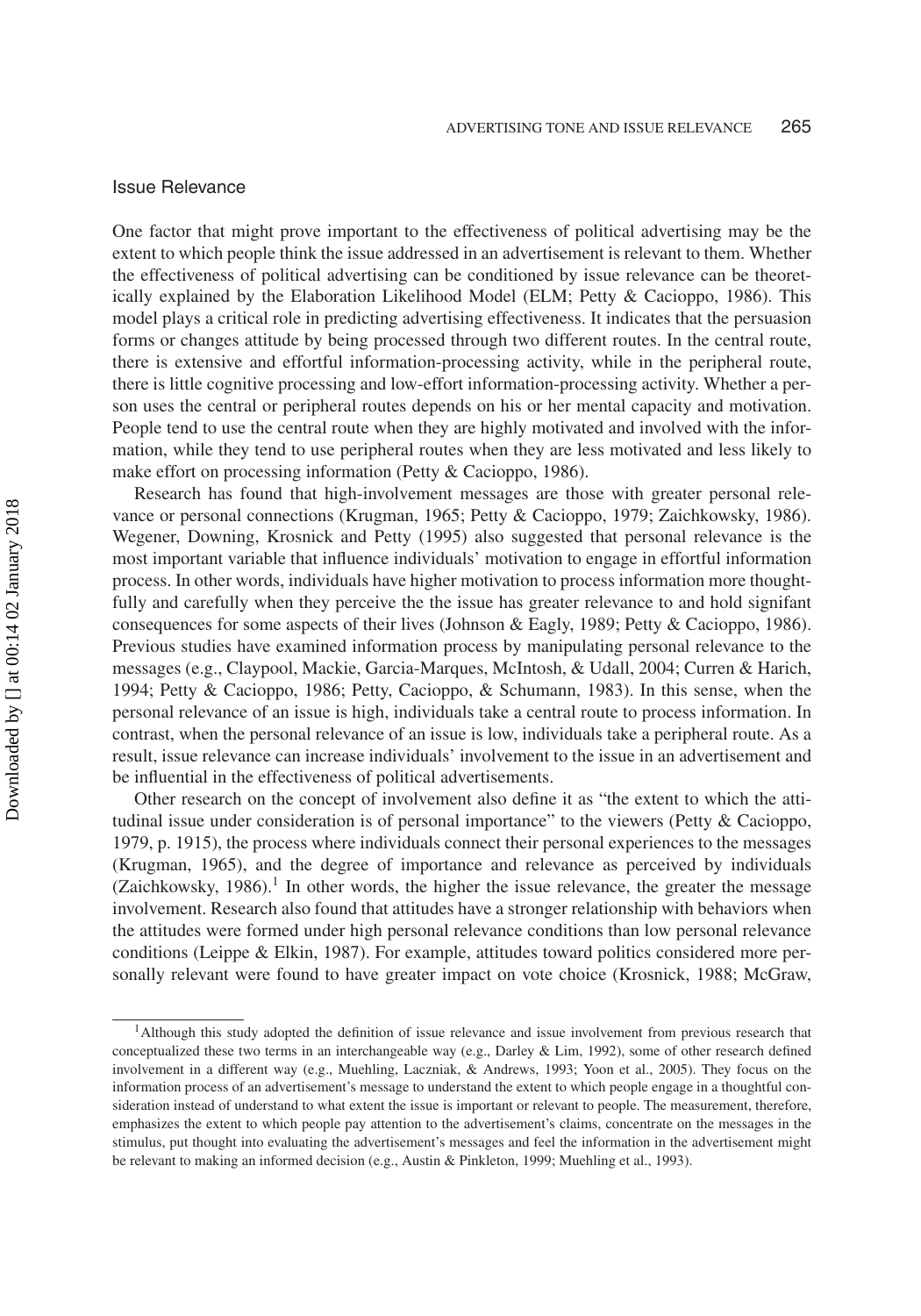Lodge, & Stroh, 1990). In the context of political advertising, when candidates use different issues in their political advertisements, the relevance of the issues can increase or decrease voters' interest and involvement in the messages. Issue relevance, therefore, is a significant component in political advertising.

In addition to the ELM, the priming effects also sheds light on the role of issue relevance when individuals evaluate political actors and make voting decision. The priming hypothesis posits that the issues presented in the media influence the individuals' criteria to evaluate politicians. Individuals use the most salient and accessible issues in their memory, which are emphasized by the media or campaign agenda, when evaluating political candidates and a president (Higgins, 1996; Iyengar & Kinder, 1987; Krosnick & Brannon, 1993). More importantly, when individuals are exposed to stimuli they perceived the relevance of the issue is higher, priming effects are more likely to occur due to the increasing accessibility and applicability of a construct in the process of a judgment tasks (Althaus & Kim, 2006; Higgins, 1996). In this sense, the relevance of the issue in the political advertising may operate as priming cues that can influence voters' candidate evaluations and further affect their likelihood of voting for the candidate.<sup>2</sup> Based on this body of knowledge, this studyposes the following research hypotheses:

- H3: Participants exposed to the political ads with high-relevance issue sponsored by the emerging challenger will be more likely than those exposed to low-relevance issue to have higher evaluations of the sponsoring candidate.
- H4: Participants exposed to the political ads with high-relevance issue sponsored by the emerging challenger will be more likely than those exposed to low-relevance issue to have a higher likelihood of voting for the sponsoring candidate.

## The Interactions of Tone and Issue Relevance

As previous studies have examined potential contingent factors—such as source credibility (Yoon et al., 2005), whether the source of a political advertisement is an independent source or a candidate (Garramone, 1985), involvement (Faber et al., 1993; Yoon et al., 2005), candidate poll ranking (Chou & Lien, 2010), and political identification (Chang, 2003)—to understand inconsistent influences of negative political advertising, this study not only examines the main effect of the tone of political advertising and issue relevance in political advertisements, but also probes how issue relevance interplays with the tone of political advertising in affecting individuals' candidate evaluations and their likelihood of voting for the sponsoring candidate.

Studies examining message framing effects on persuasion have suggested that negatively framed messages may be more persuasive and effective when individuals have high motivation to process information, and high cognitive elaboration or high involvement in the messages,

<sup>&</sup>lt;sup>2</sup>The experimental design affords the opportunity to see a cause and effect relationship, in a specific temporal order, which minimizes the possibility of reversed-causal relationship. In addition, priming effect provides support for the causal relationship between issue relevance and individuals' candidate evaluations proposed in the present study (e.g., Althaus & Kim, 2006; Higgins, 1996; Iyengar & Kinder, 1987; Kim, Han, & Scheufele, 2010). Other existing literature also indicates that issue relevance is an antecedent variable that can influence individuals' media uses, information seeking behaviors, attitudes and other judgmental behaviors because individuals have connection with the issue on a personal basis (e.g., Chew, 1994).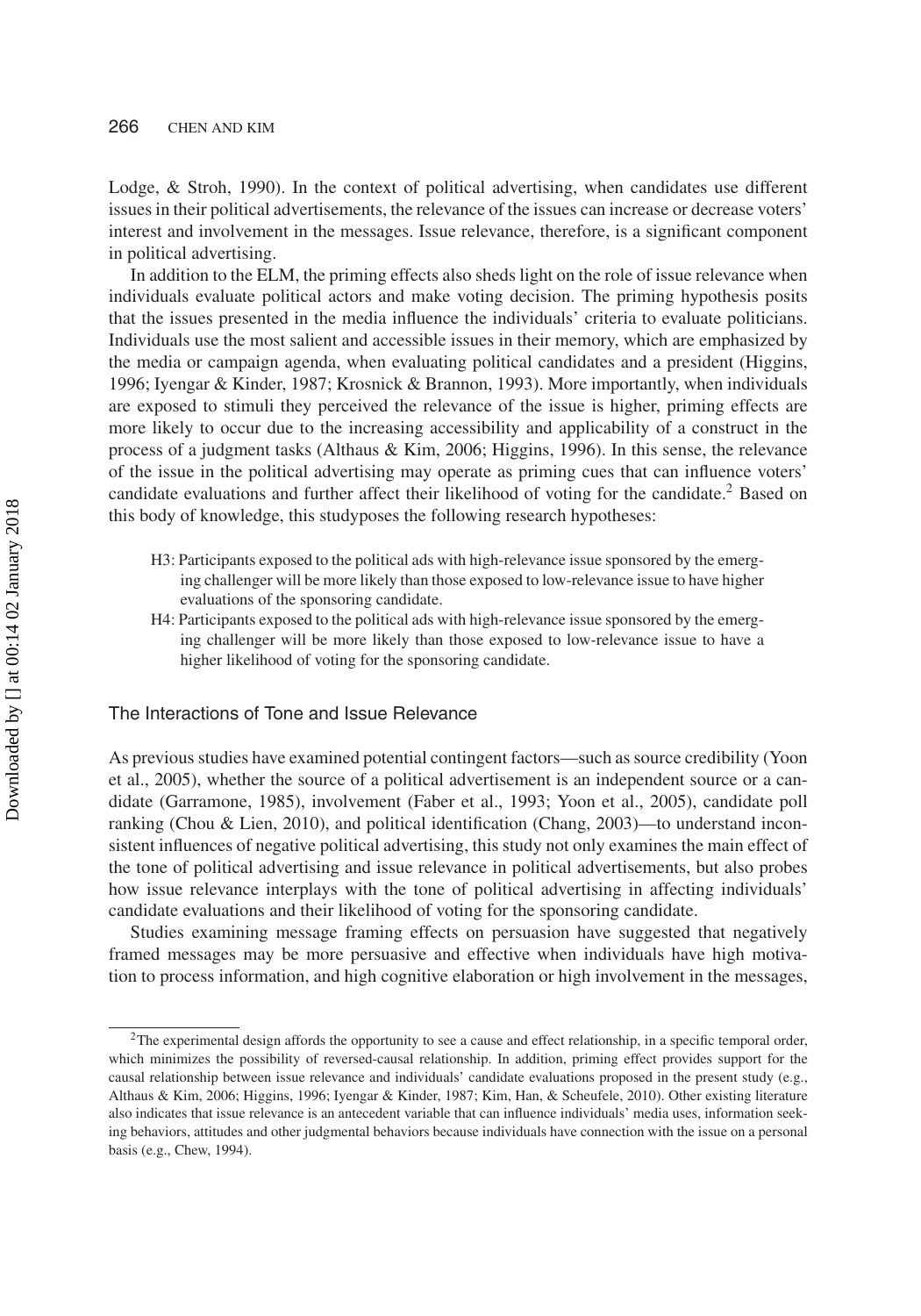while positively framed messages may be more effective when individuals are less motivated and less involved in the messages (e.g., Maheswaran & Levy, 1990; Shiv, Edell-Britton, & Payne, 2004). Faber et al. (1993) also found that involvement increases the effect of negative political advertising on voting decisions.

However, few studies have comprehensively illuminated the role played by the issue relevance when it comes to individuals' information processing of political adverting, especially with different tones, in influencing individuals' political attitudes and behaviors. Therefore, the study poses the following research questions:

- RQ1: Does issue relevance moderate the effects of the tone of the political advertisement on participants' evaluations of the sponsoring candidate?
- RQ2: Does issue relevance moderate the effects of the tone of the political advertisement on participants' likelihood of voting for the sponsoring candidate?

## METHOD

#### Subjects and Design

 $A$  2  $\times$  2 pretest-posttest experiment was conducted. The first factor was the tone of political advertising, with two levels (negative*/*positive), and the second factor was issue relevance, with two issues (unemployment, for high issue relevance*/*real estate, for low issue relevance). A convenience sample of 107 Korean young adults participated in the study. Among them, about 43% of the participants were male and 57% were female. Participants' ages ranged from 19 to 29 ( $M = 24.49$ ), all of legal voting age.<sup>3</sup> The 107 voluntary participants were randomly assigned to one of the four treatment groups and read one political advertisement each. The groups were exposed to different advertisements containing (1) high-relevance issue with negative tone; (2) low-relevance issue with negative tone; (3) high-relevance issue with positive tone; and (4) low-relevance issue with positive tone.

Korean young adults were selected as participants because it is generally expected that young adults have similar direct and indirect experiences concerning public issues, so they are highly likely to have equivalent levels of relevance on public issues. This study selected unemployment as the high-relevance issue to young adults partly because for the past several decades unemployment has been a dominant subject not only in America and Europe but also in Asian politics and society (e.g., Benson & Zhu, 2005; Shaw & Slater, 1988; Shehata, 2010). In addition, most young adults have quite high relevance on unemployment because they directly feel job-related

<sup>&</sup>lt;sup>3</sup>The participants are comprised of four different statuses of people, including college students (62.4%), graduate students (11.5%), people preparing for getting a job after graduation (17.3%), and people with jobs (8.7%). One might think those people might have different voting experience. However, it is worth noting that in this study, participants who already have jobs are those just graduated instead of working for couple of years; therefore, they have similar voting experience to students and people preparing for getting a job. Nevertheless, acknowledging a possibility that the gender and status proportion in the sample may lead to the bias in the results, the researchers first conducted a *t*-test to understand the mean differences of candidate evaluations and voting intention between male and female before their exposure to political advertising. No significant differences were found. Second, ANOVA was conducted to examine the differences among those different status groups. No significant differences were found as well in their candidate evaluations and voting intention before exposure to stimuli.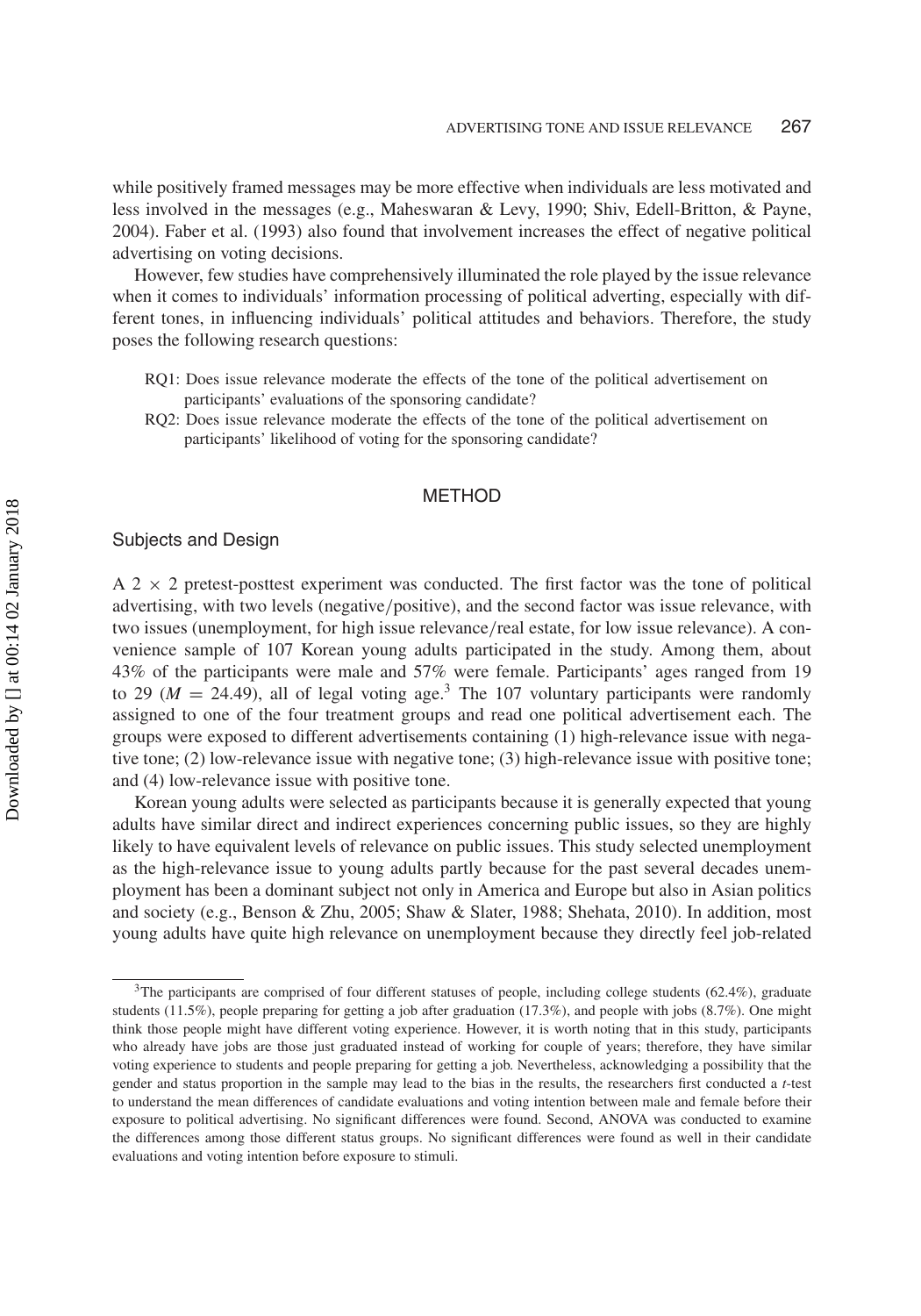pressures such as job hunting and unemployment and some of them may be worried about their college debt and job prospects, while they have relatively low relevance on real estate, which they are less interested in. Therefore, it is expected that the stimuli in the experimental design and the sampling of Korean young adults enable us to examine the role of issue relevance in the effects of political advertising.

## Experimental Stimuli

The text and photos component of the e-mail advertisements contained a high-relevance issue with negative or positive tone or a low-relevance issue with negative or positive tone. Unemployment was selected as the high-relevance issue, and real estate was chosen as the lowrelevance one. As mentioned before, the reason for choosing "unemployment" and "real estate" as high- and low-relevance issues is that getting a job is what most Korean young adults directly experience and have much concern about, while they encounter buying a home only indirectly and have little concern about it. Negative tone was defined as advertising that comments unfavorably on or negatively describes "an opponent's personal traits, characters, records, and policy positions" (Buchanan, 1996, p. 95).

Accordingly, positive tone was defined as advertising with similar political information but focusing on self-promoting comments about the sponsoring candidate. The emerging challenger in the 2007 presidential election was the sponsor of the advertisements, while the well-known leading candidate was the target of the negative advertisements. The negative stimuli contained unfavorable comments about the target candidate's positions on unemployment and real estate, and negative descriptions of the targeted candidate's personal traits and records (e.g., "Candidate B claimed he can overcome this economic crisis by providing a million job positions *...* but B is a person who dismissed lots of employees *...* the record shows that B did speculation in real estate."). The positive stimuli stated, for instance, "Candidate A will make strong regulations against speculation in real estate, which caused a serious economic crisis" and described a policy for making job openings and biographic profiles. A target candidate was presented only in the two negative ads, while a sponsor candidate was presented as either the attacking (in negative ads) or the self-promoting (in positive ads) candidate in all four treatment ads.

## Procedure

This study employed a single-exposure procedure for the experiment as in previous experimental studies on the effect of negative political advertising, (e.g., Ansolabehere & Iyengar, 1995; Kaid & Boydston, 1987; Yoon et al., 2005), and the experiment was conducted in a real and natural setting (e.g., Chiu, Hsieh, Kao, & Lee, 2007; Clinton & Lapinski, 2004; Kim, 2009). At the beginning, the participants were informed about the purpose of the study, that the university's institutional review board approved the study and that their participation was voluntary.

Then participants were asked to fill out pretest questionnaires with a series of items asking their evaluations of the sponsoring candidate, their likelihood of voting for the sponsoring candidate, and measures for the control variables. Next, the advertising stimuli were sent to each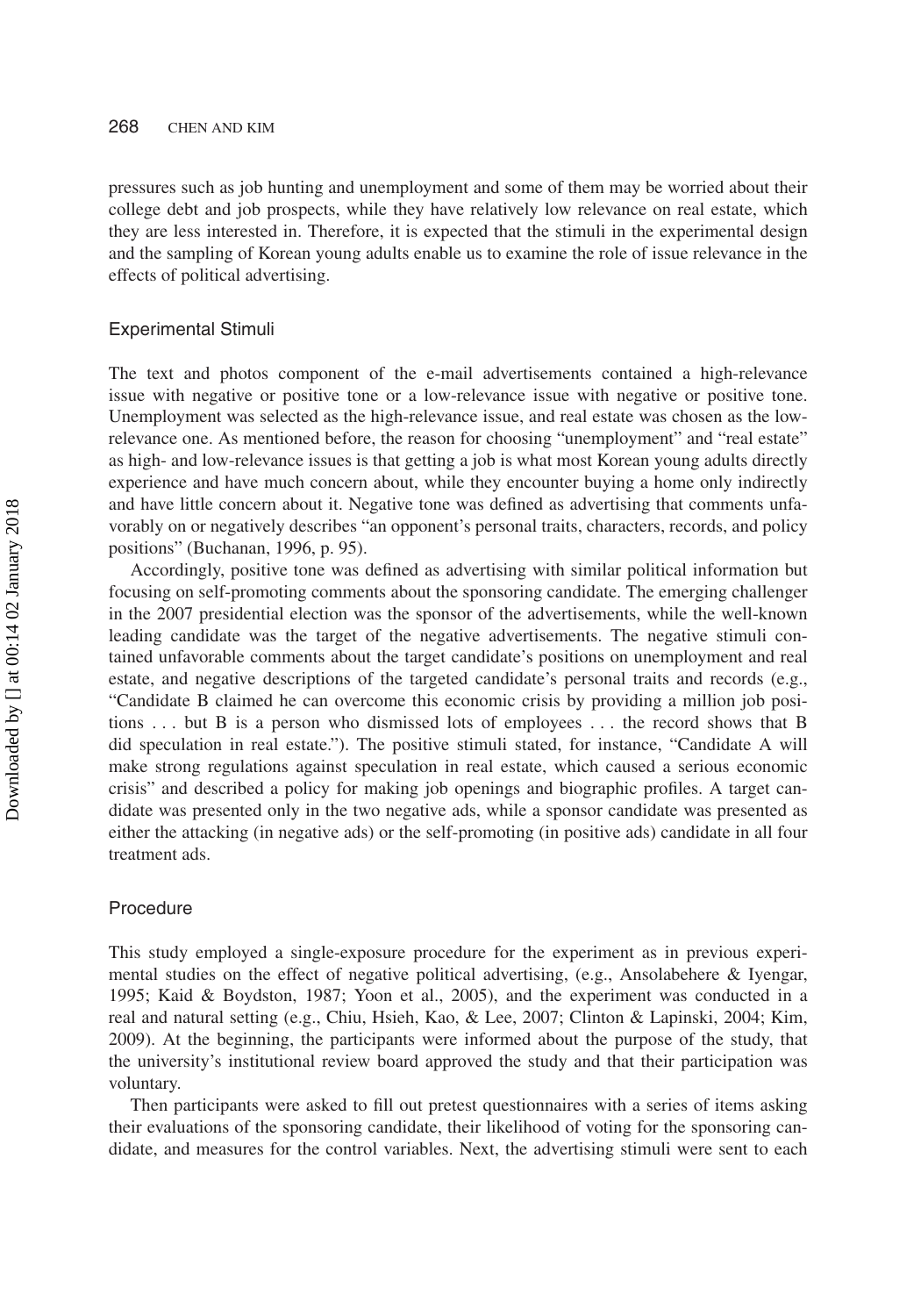group via e-mail. Participants clicked a link to see the one of the advertisements, then completed the posttest questionnaire also asking about their evaluation of the sponsoring candidate and the likelihood of voting for the candidate. Basic demographic questions were included at the end of the posttest questionnaire. Afterward, participants were thanked and informed that the research would be used only for academic purposes.

## Dependent Measures

*Candidate evaluations.* The evaluations of the sponsoring candidate were measured on a 7-point scale in the pretest and posttest. Subjects were asked to indicate their assessment of 10 character traits including leadership, sincere, honest, prudent, competent, knowledgeable, friendly, believable, active, and intelligent (1 = *positive image*; 7 = *negative image*). The score was reverse-coded so that the higher score indicates a better evaluation of the sponsoring candidate's image. The character traits were selected from those commonly used in the literature of political advertising on candidates' images and evaluations (e.g., Kaid & Boydston, 1987; Rudd, 1989). $4$  Candidate evaluations were measured by subtracting pretest ratings of candidate characteristics from posttest ratings  $(M_{leading} = -.34, SD_{leading} = 1.34; M_{sincere} =$ –.20, *SDsincere* = 1.34; *Mhonest* = –.16, *SDhonest* = 1.26; *Mprudent* = –.18, *SDprudent* = 1.15;  $M_{competent} = -.18$ ,  $SD_{competent} = 1.55$ ;  $M_{knowledgeable} = -.26$ ,  $SD_{knowledgeable} = 1.15$ ;  $M_{friendly} =$ –.08, *SDfriendly* = 1.37; *Mbelievable* = –.29, *SDbelievable* = 1.34; *Mactive* = .02, *SDactive* = 1.31;  $M_{\text{intelligent}} = -0.04$ ,  $SD_{\text{intelligent}} = 1.16$ .

*Likelihood of voting.* The likelihood of voting was measured by asking participants to score their intention of voting for the sponsoring candidate on a scale from  $1 = \nu$ ery *unlikely* to  $7 = \nu$ ery *likely*. The likelihood of voting was measured by subtracting pretest scores of voting intention for a candidate from posttest scores of voting intention ( $M = .27$ ,  $SD = 1.05$ ).

#### Control Variables

*Political ideology.* Political ideology has been found to influence individuals' political attitudes and voting behaviors (e.g., Dardis, Shen, & Edwards, 2008). It can also affect how individuals process political advertising (Chang, 2003; Lemert, Wanta, & Lee, 1999). As maintained by Ansolabehere and Iyengar (1995), party affiliation can modify the effects of negative campaigns on individuals' likelihood of voting in the election and their vote choice. Therefore, to take this confounding variable into account, participants were asked to identify their political ideology on a scale from  $1 = \text{very}$  *liberal* to  $6 = \text{very}$  *conservative* ( $M = 3.35$ ,  $SD = 1.18$ ).

<sup>4</sup>The measurement of evaluations of the sponsoring candidate in this study includes fundamental attributes that were identified in previous literature, such as leadership (e.g., Kinder, 1986), competence (e.g., Bean, 1993), intelligence (e.g., King, 1997), powerfulness (e.g., Bean, 1993), credibility and morality (Benoit & McHale, 2004). The two dimensions of candidate characters, personal attributes and qualification attributes, obtained from the factor analysis in this study also represent the most common types of candidates' images that have been tested in previous research (e.g., Graber, 1972; Kiousis, Bantimaroudis, & Ban, 1999).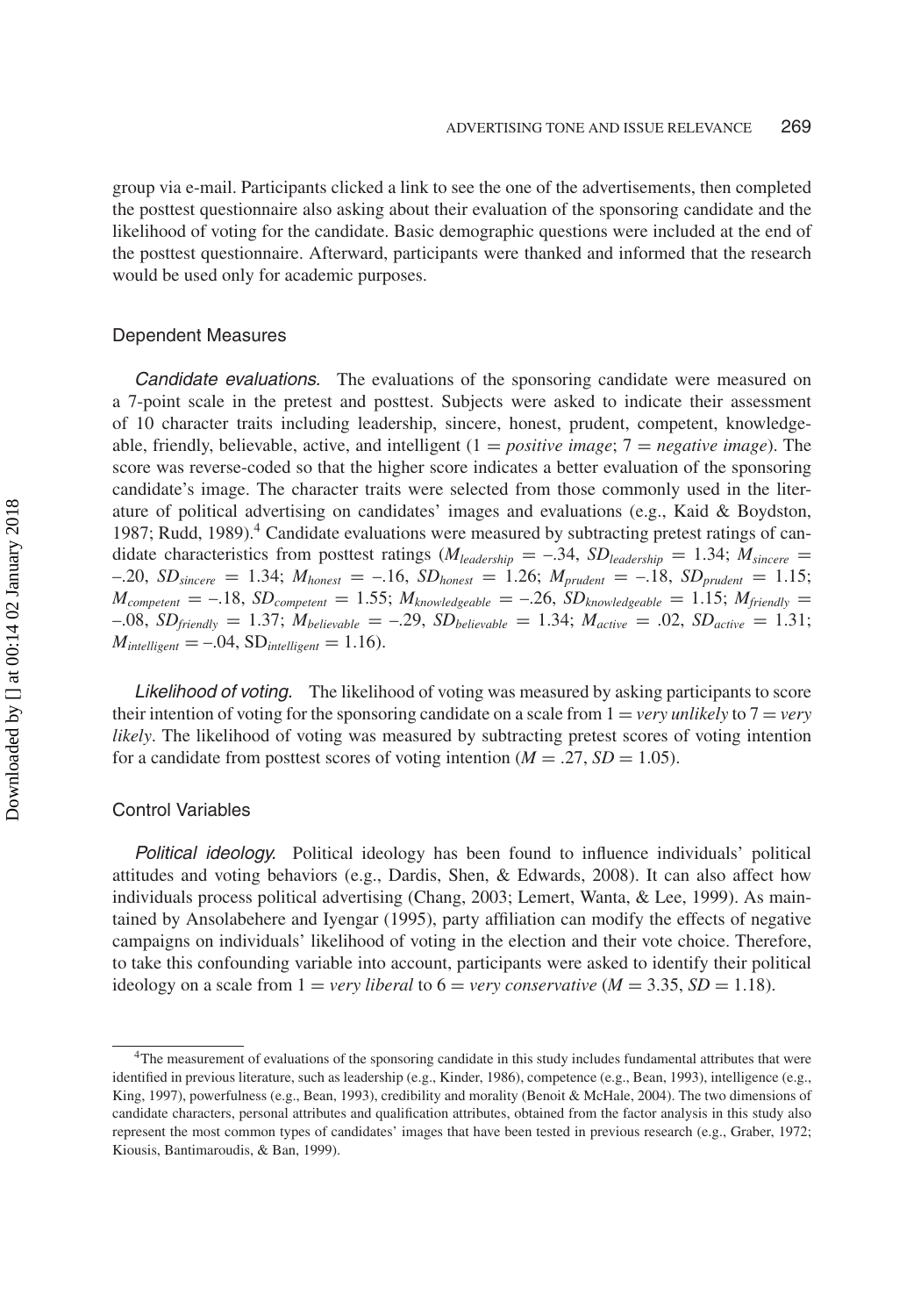#### 270 CHEN AND KIM

*Political interest.* Political interest is an established behavioral determinant. It also has significant impact on individuals' political attitudes and voting behaviors (e.g., Drew & Weaver, 2006). In addition, the magnitude of media priming effects on public opinion has been found to be contingent upon political interest (Krosnick & Brannon, 1993). Therefore, to measure political interest as a covariate, participants were asked to indicate to what extent they are interested in politics from  $1 = not$  *at all* to  $7 = very$  *much* ( $M = 4.38$ ,  $SD = 1.47$ ).

#### Other Measures

*Demographic and other measures.* Participants' demographics such as gender and age were included at the end of the pretest questionnaire. Chi-square tests showed no significant differences among the four groups in terms of gender and age, indicating that participants assigned to the four conditions were equivalent. In addition, for a manipulation check, individuals' awareness of the sponsoring candidate was measured on a scale from 1 = *not at all* to 7 = *extremely*.

The two items, based on previous literature (e.g., Petty & Cacioppo, 1979), assessing participants' personal relevance to each of the issues on a scale from  $1 = not$  at all to  $7 =$  *extremely*, including to what extent they are involved in each of the issues, and to what extent they think each of the issues is important to them, were averaged ( $r_{unemptyment} = .578$ ,  $p < .001$ ;  $r_{real\; estate} = .547$ ,  $p < .001$ ;  $M_{unembovment} = 6.39$ ,  $SD_{unembovment} = .86$ ;  $M_{real \; estate} = 4.62$ ,  $SD_{real \; estate} = 1.38$ ). Their perceptions of how negative each advertisement was were measured on a 7-point scale from  $1 = not at all to 7 = extremely.$ 

## Data Analysis

The factor analysis with principal component solution has been used in the literature to identify the underlying dimensions of the candidates' images (e.g., Johns & Shephard, 2007; Kaid & Boydston, 1987). Ten items of individuals' evaluations toward the candidates' images, therefore, were factor analyzed.<sup>5</sup> To test the hypotheses and examine research questions, this study conducted a set of analysis of covariance (ANCOVA); control variables including political ideology and political interest were entered. Separate analyses for each dependent variable that is, the evaluations of the sponsoring candidate's personal attributes, the evaluations of the

<sup>5</sup>Factor analysis can simplify a particular domain of variables, and generate variates to identify factor dimensions and underlying constructs without a substantial loss of information (Fabrigar, Wegener, MacCallum, & Strahan, 1999; Gorsuch, 1983; Kerlinger, 1973). Principle component analysis is one of the extraction methods of factor analyzing a correlation matrix that is widely used to extract the initial set of factors (Fabrigar et al., 1999; Kerlinger, 1973).

Kaid and Boydston (1987) adopted principal components solution using equimax rotation to factor analyze the scales which made up the image evaluation measure. The analysis uncovered two factors in the measure indicating the two basic dimensions of candidate images in respondents mind before viewing the ads. The first dimension includes evaluative adjectives such as qualified, honest, successful, and the second dimension consisted appearance or demeanor items such as serious, handsome, and calm. Johns and Shephard's (2007) research on candidate image and electorate preference also employed factor analysis with principal components solution and oblique rotation. The analysis revealed that the first three candidate images, including competence, intelligence, and leadership load on a factor that they name it "strength" and the other four candidate images likeableness, attractiveness, honesty, and caring load on another factor that they called it "warmth." Similarly, the results also indicate that individuals make their judgment on the basis of the two dimensions of candidate images found in the study.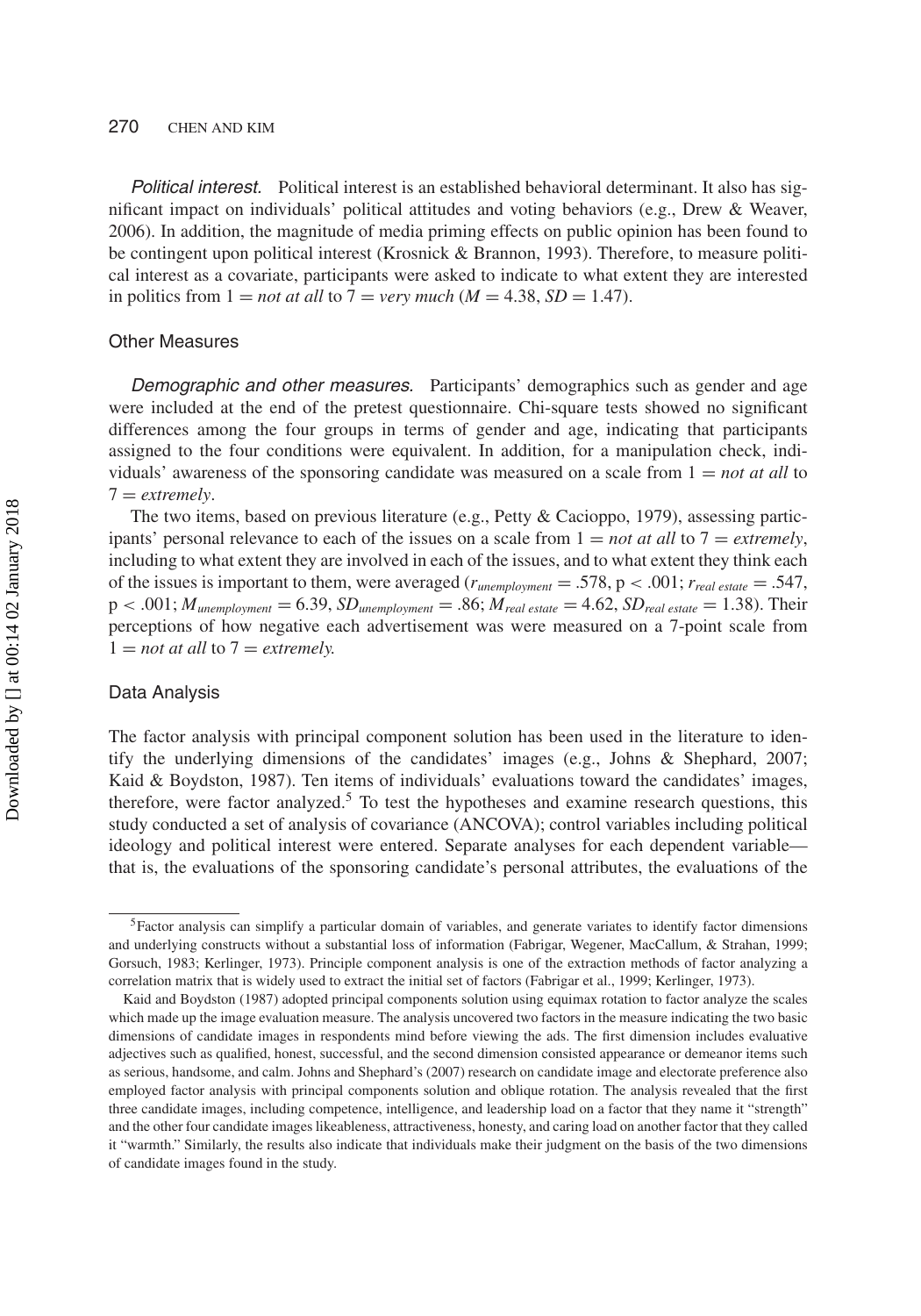sponsoring candidate's qualification attributes, and the likelihood of voting for the sponsoring candidate—were performed.

## RESULTS

The results from *t*-tests for the stimuli test showed significant differences in the perception of the tone of political advertising among the subjects. Negative advertisements were perceived as more negative  $(t = 7.352, df = 105, p < .001)$  and more attacking  $(t = 7.939, df = 105, p < .001)$ than positive advertisements. Participants also assessed the advertising with the high-relevance issue and the low-relevance issue. Those who were exposed to the high-relevance issue believed the issue to be more personally important and showed greater involvement than those exposed to the low-relevance issue  $(t = 12.039, df = 106, p < .001)$ . Therefore, the manipulation was successful. In addition, participants showed significantly higher knowledge and awareness of the targeted candidate, the well-known leading candidate, than of the sponsoring candidate, the emerging challenger in this study ( $t = 6.975$ ,  $df = 106$ ,  $p < .001$ ).

Ten items of candidate evaluation in the pretest were factor analyzed (Table 1). Principal component solution and Varimax rotation were used to find image groupings. Two dimensions of candidate characters emerged: (1) personal attributes representing niceness, trust, or relationshiporiented factors (Cronbach's  $\alpha = .90$ ,  $M = 4.84$ ,  $SD = 1.05$ ) including honesty, prudence, sincerity, believability, knowledge, friendly, intelligence, and (2) qualification attributes representing strength or power (Cronbach's  $\alpha = .70$ ,  $M = 4.17$ ,  $SD = 0.97$ ) including competence, leadership, and activeness.

|               | <b>Factor Loadings</b>  |                              |  |  |
|---------------|-------------------------|------------------------------|--|--|
| Items         | Personal Attribute<br>Ι | Qualification Attribute<br>Н |  |  |
| Honesty       | .878                    | .099                         |  |  |
| Prudence      | .790                    | .199                         |  |  |
| Sincerity     | .772                    | .277                         |  |  |
| Believability | .759                    | .190                         |  |  |
| Knowledge     | .746                    | .328                         |  |  |
| Friendly      | .731                    | $-.074$                      |  |  |
| Intelligence  | .719                    | .279                         |  |  |
| Competence    | $-.052$                 | .854                         |  |  |
| Leadership    | .276                    | .740                         |  |  |
| Activeness    | .286                    | .689                         |  |  |
| Eigenvalues   | 4.34                    | 2.11                         |  |  |
| % Variance    | 43.37%                  | 21.06%                       |  |  |

TABLE 1 Factor Analysis of the Evaluations of Sponsoring Candidate Images

*Note*: Extraction Method: Principal Component Analysis.

Rotation Method: Varimax with Kaiser Normalization.

Primary loading of a variable on a factor is indicated by **boldface type**.

 $N = 107$ .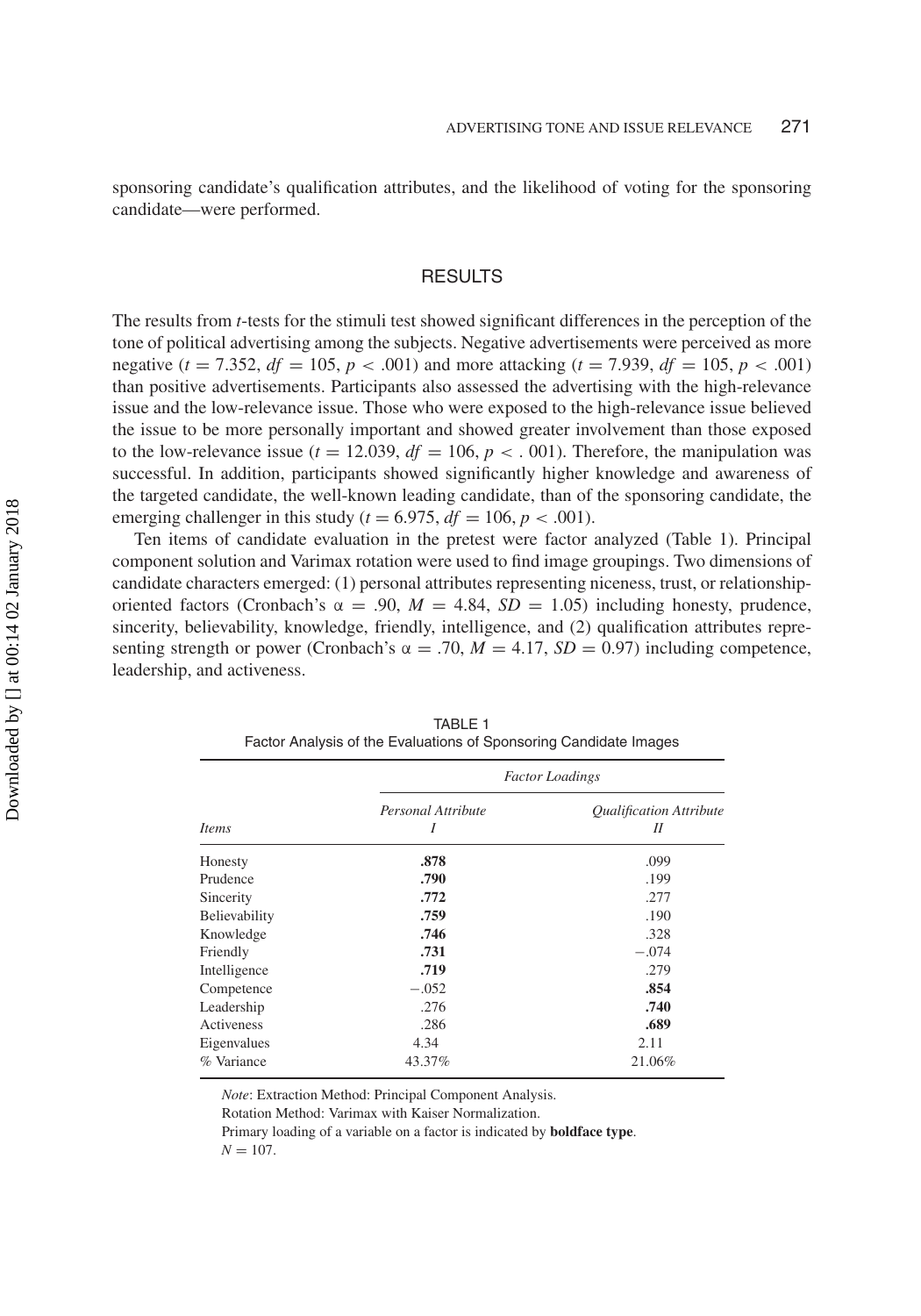## Tone of Ads, Candidate Evaluations, and Likelihood of Voting

To test H1, regarding the effect of the tone of the political advertising sponsored by the emerging challenger on individuals' evaluations of the sponsoring candidate the pretest score mean was subtracted from the posttest score mean to create change scores. Next, the change-scores were combined according to the two attributes of candidate character revealed by the factor analysis. The first is personal attribute, including honesty, prudence, knowledge, believability, intelligence, sincerity, and friendly, and the second is qualification attribute, including competence, leadership, and activeness.

The first hypothesis, stating that participants exposed to the positive political ads sponsored by the emerging challenger are more likely than those exposed to the negative political ads to have higher evaluations of the sponsoring candidate, was not supported. As Table 2 and Table 3 show, there was no significant main effect tone of ads on individuals' evaluations of the sponsoring candidate on either their personal attribute  $(F(1, 104) = 1.771$ ,  $p = .186$ ) or their qualification attribute  $(F(1, 104) = .186, p = .667)$ . The participants in the negative advertising conditions did not differ significantly in their evaluations of the sponsoring candidate's image on either attribute from those in the positive advertising conditions.

The second hypothesis hypothesized that participants exposed to the positive political ads sponsored by the emerging challenger are more likely than those exposed to the negative political ads to have a higher likelihood of voting for the sponsoring candidate. This hypothesis was supported. The pretest score mean was subtracted from the posttest score mean to create change scores. As Table 4 shows, the main effect of the tone of political advertising on individuals' likelihood of voting for the sponsoring candidate was substantiated  $(F(1, 104) = 4.629, p < .05)$ . The means for each group were .24 for negative advertising and 1.18 for positive advertising. In other words, participants exposed to the positive advertisement were more likely to vote for the sponsoring candidate, the emerging challenger, than those who were exposed to the negative advertisement.

| Source                          | Sum of Square | df                 | Mean of Square | F                         | Significance |
|---------------------------------|---------------|--------------------|----------------|---------------------------|--------------|
| Main Effects                    |               |                    |                |                           |              |
| Tone of Ads                     | 1.869         |                    | 1.869          | 1.771                     | .186         |
| Issue Relevance                 | 1.328         |                    | 1.328          | 1.259                     | .265         |
| Interaction                     | 4.357         |                    | 4.357          | 4.128                     | .045         |
| Dependent Variable              | Tone of Ads   | <i>Issues</i>      | Mean           | <b>Standard Deviation</b> | N            |
| <b>Evaluations of Candidate</b> | Negative      | Unemployment       | .0043          | 1.18208                   | 33           |
| <b>Characters</b> (Personal     |               | <b>Real Estate</b> | $-.6429$       | 1.21685                   | 28           |
| Attributes)                     | Positive      | Unemployment       | $-.1364$       | .79169                    | 22           |
|                                 |               | <b>Real Estate</b> | .0476          | .64119                    | 24           |

TABLE 2 Evaluation of the Sponsoring Candidate's Personal Attributes by Ad Tone and Issue Relevance

Note:  $N = 107$ . **Higher** number indicates higher evaluations toward the sponsoring candidate's images of personal attributes. Political ideology and political interest were entered as covariates.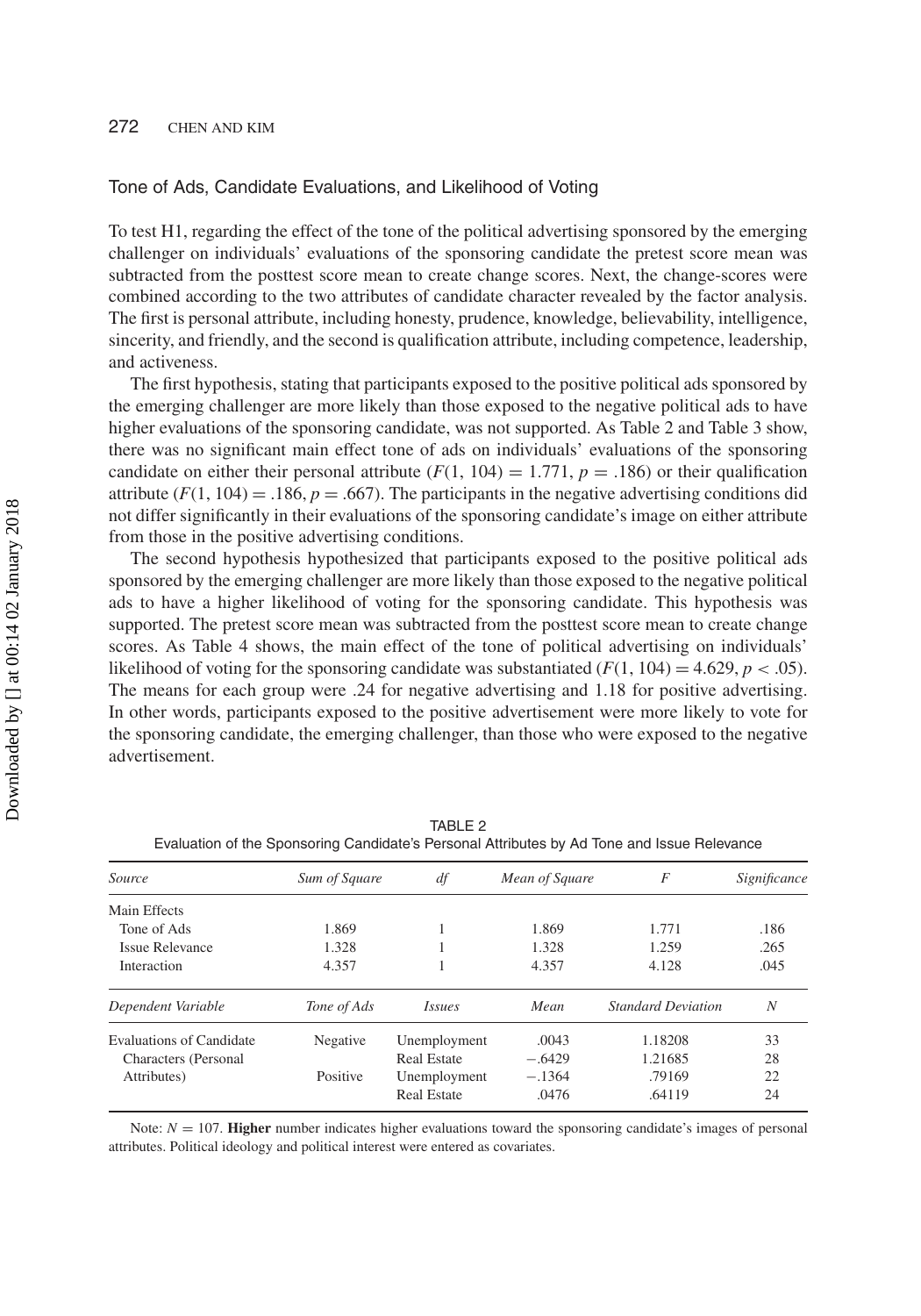| Source                     | Sum of Square | df                 | Mean of Square | F                         | Significance |
|----------------------------|---------------|--------------------|----------------|---------------------------|--------------|
| Main Effects               |               |                    |                |                           |              |
| Tone of Ads                | .265          |                    | .265           | .186                      | .667         |
| Issue Relevance            | 5.383         |                    | 5.383          | 3.779                     | .055         |
| Interaction                | .680          |                    | .680           | .477                      | .491         |
| Dependent Variable         | Tone of Ads   | <i>Issues</i>      | Mean           | <b>Standard Deviation</b> | N            |
| Evaluations of Candidate   | Negative      | Unemployment       | .0707          | 1.37376                   | 33           |
| Characters (Qualification) |               | <b>Real Estate</b> | $-.5119$       | 1.48374                   | 28           |
| Attributes)                | Positive      | Unemployment       | .0455          | .95005                    | 22           |
|                            |               | <b>Real Estate</b> | $-.2222$       | .64954                    | 24           |

TABLE 3 The Evaluation of the Sponsoring Candidate's Qualification Attributes by Ad Tone and Issue Relevance

Note:  $N = 107$ . **Higher** number indicates higher evaluations toward the sponsoring candidate's images of qualification attributes. Political ideology and political interest were entered as covariates.

#### Issue Relevance, Candidate Evaluations, and Likelihood of Voting

The third hypothesis examined the relationship between issue relevance and individuals' evaluations of the sponsoring candidate. Table 2 shows that subjects in the high-issue-relevance condition did not significantly differ in their evaluations of the sponsoring candidate's image of personal attribute from those in the low-issue-relevance condition  $(F(1, 104) = 1.259, p = .265)$ . However, Table 3 shows a marginal significant main effect of issue relevance on individuals' evaluations of the sponsoring candidate's qualification attribute  $(F(1, 104) = 3.779, p = .055)$ .

That is, whether the issues are high-relevance or low-relevance did not affect individuals' evaluations of the sponsoring candidate's personal attributes. However, when it comes to the qualification attributes, ads with high-relevance issues may increase individuals' favorable attitude toward the sponsoring candidate. Therefore, the third hypothesis, stating that participants exposed to the political ads with high-relevance issue sponsored by the emerging challenger will be more likely than those exposed to low-relevance issue to have higher evaluations of the sponsoring candidate is partially supported.

To answer H4, concerning how issue relevance in the political advertisement influences participations' likelihood of voting for the sponsoring candidate, Table 4 shows that there is no significant main effect of issue relevance on individuals' likelihood of voting for the sponsoring candidate  $(F(1, 104) = 1.508, p = .222)$ .

#### Tone of Ads, Issue Relevance, Candidate Evaluations, and Likelihood of Voting

The first research question tapped into the moderating effect of issue relevance on the influence of the tone of advertisements on the evaluations of the sponsoring candidate. Table 2 illustrates an interaction effect of the tone of political advertising and the issue relevance on individuals' evaluations of the sponsoring candidate's personal attribute  $(F(1, 104) = 4.128, p < .05)$ . To visualize this interaction effect, Figure 1 shows that among those who were exposed to the positive ads, higher evaluations were given when the ads include a low-relevance issue rather than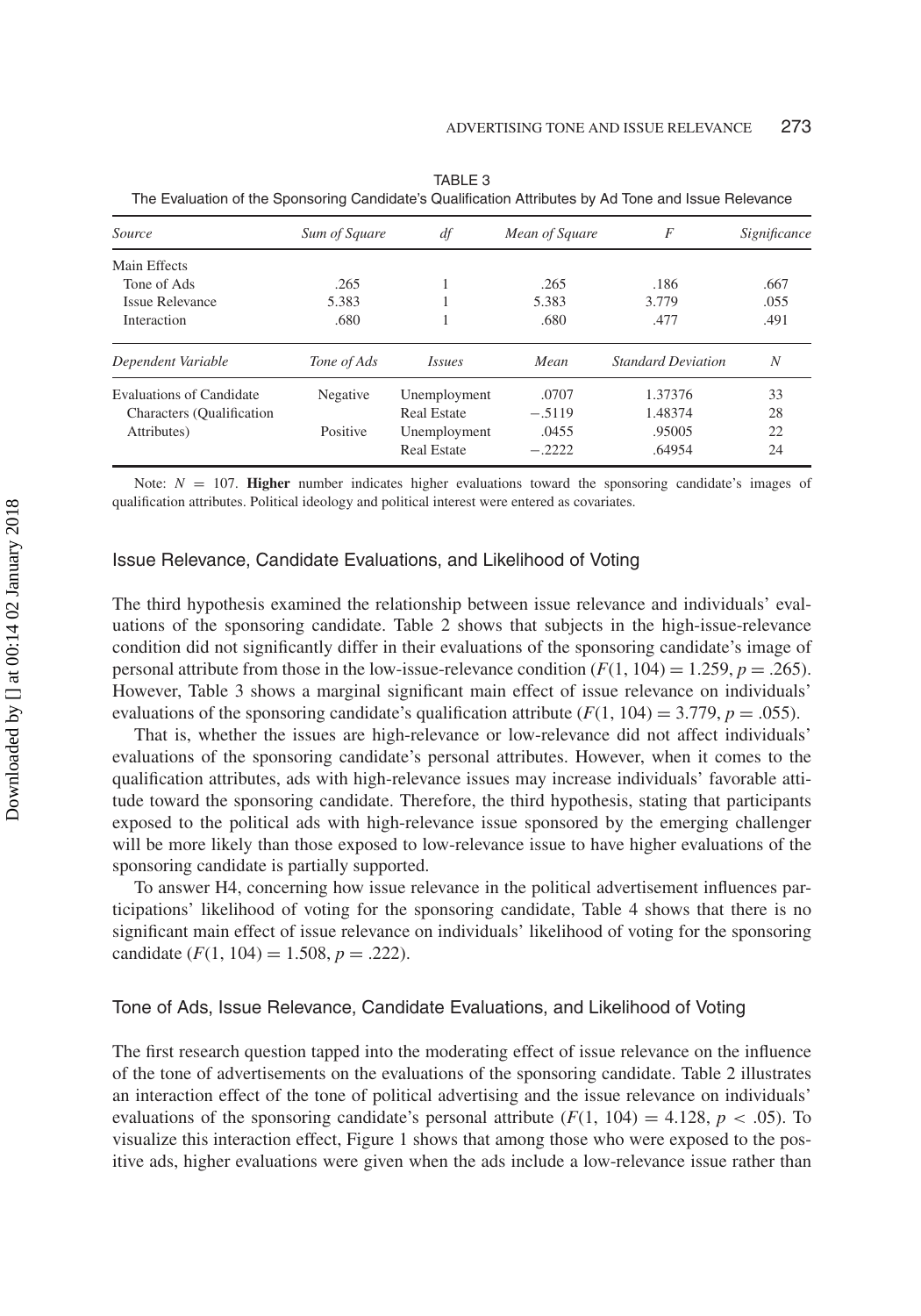#### 274 CHEN AND KIM

| Source                       | Sum of Square | df                 | Mean of Square | F                         | Significance |
|------------------------------|---------------|--------------------|----------------|---------------------------|--------------|
| Main Effects                 |               |                    |                |                           |              |
| Tone of Ads                  | 5.578         |                    | 5.578          | 4.629                     | .034         |
| Issue Relevance              | 1.817         |                    | 1.817          | 1.508                     | .222         |
| Interaction                  | .003          |                    | .003           | .003                      | .960         |
| Dependent Variable           | Tone of Ads   | <i>Issues</i>      | Mean           | <b>Standard Deviation</b> | N            |
| The likelihood of Voting for | Negative      | Unemployment       | .2727          | 1.03901                   | 33           |
| the sponsoring candidate     |               | <b>Real Estate</b> | $-.0357$       | 1.45251                   | 28           |
|                              | Positive      | Unemployment       | .7273          | .82703                    | 22           |
|                              |               | <b>Real Estate</b> | .4583          | .88363                    | 24           |

TABLE 4 The Likelihood of Voting for the Sponsoring Candidate by Advertising Tone and Issue Relevance

Note:  $N = 107$ . **Higher** number indicates higher likelihood of voting for the sponsoring candidate. Political ideology and political interest were entered as covariates.



Note:  $N = 107$ . **Higher** number indicates higher evaluations of the sponsoring candidate's images of personal attributes.

FIGURE 1 Interaction between the Tone of the Advertising and Issue Relevance on the Evaluations of the Sponsoring Candidate's Personal Attribute.

a high-relevance issue, while among those who were exposed to the negative ads, they tend to give higher evaluations when the ads with a high-relevance issue. Results demonstrate that participants exposed to the positive ads with a low-relevance issue gave the highest evaluations of the sponsoring candidate on the personal attribute. The effect of the ad's tone on subjects' evaluations of the sponsoring candidate's personal attributes depends on the level of issue relevance.

However, Table 3 shows no significant interaction effect of the tone of ads and issue relevance on the evaluations of the sponsoring candidate's qualification attribute  $(F(1, 104) = .477$ ,  $p = .491$ .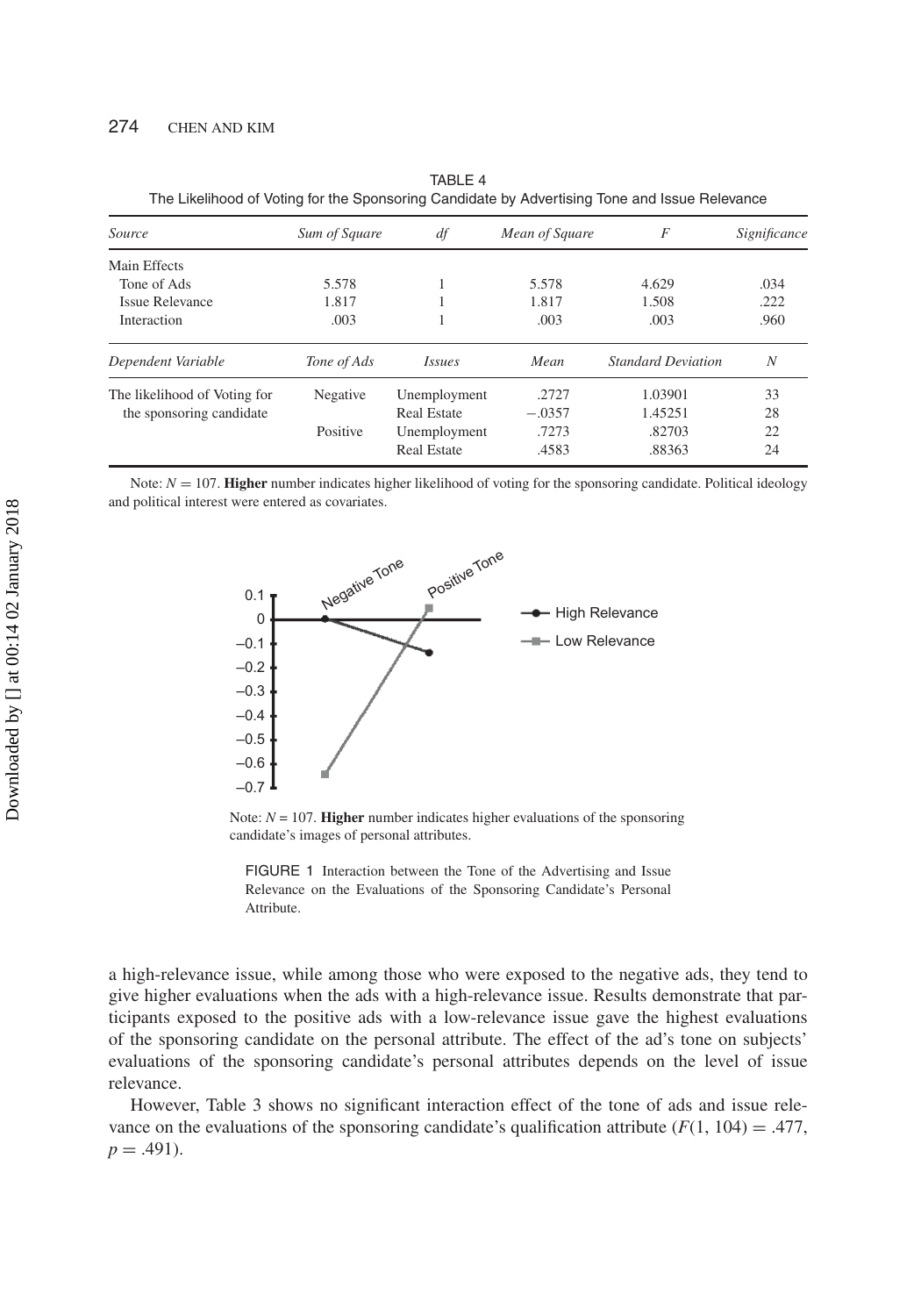To answer RQ2 regarding the interaction effect of the tone of ads and issue relevance on the likelihood of voting for the sponsoring candidate, Table 4 shows no significant interaction effect as well  $(F(1, 104) = .003, p = .960)$ .

## DISCUSSION AND CONCLUSION

The primary aim of this study was to investigate whether negative advertising is effective for sponsoring candidates, especially for challengers who are emerging and little-known, in a political campaign and to examine how issue relevance would moderate the effect of the tone of political advertising on individuals' attitudes and behaviors. In this experiment, the direct effect of the tone of political advertising on participants' likelihood of voting for the sponsoring candidate was demonstrated. That is, individuals had a greater voting intention for the sponsoring candidate, especially the challenger who was not as well-known, when they were exposed to a positive political advertisement. This finding indicates that negative advertising is not as effective for the sponsoring candidate in attracting votes as some previous research suggests, particularly for newly emerging challengers (e.g., Ansolabehere & Iyengar, 1995).

In other words, the result is consistent with the idea that less familiar challengers are more likely to have unintended consequences from using negative advertising, possibly because people have lower awareness about newly emerging candidates and tend to evaluate them as having lower expertise and trustworthiness. When the challenger's advertising was assessed as more negative and attacking, it became less persuasive, leading to the decline of the likelihood of voting for the sponsoring candidate.

In terms of the evaluations of the sponsoring candidate, the issue relevance interacted with the effect of the tone of the advertising when participants evaluated the sponsoring candidate's personal attribute. Those who were exposed to positive advertising on a low-relevance issue gave the highest evaluations of the sponsoring candidate's personal attribute, encompassing honesty, prudence, believability, knowledge, intelligence, sincerity and friendly. This result indicates that people tend to give higher evaluations of the sponsoring candidate's personal attribute when they are exposed to positively framed messages with a low-relevance issue.

In addition, the elaboration likelihood model suggests that when the issue is highly relevant, people use central-route and greater cognitive processing; therefore, resistance to the message is more likely to be generated. In contrast, low-relevance issue processing by the peripheral route is more persuasive when people spend less effort on processing the information with lower involvement and motivation (Petty et al., 1983). Accordingly, in this study, messages combined with positive tone and lower level of issue relevance can increase the persuasive function of the advertising by increasing people's positive evaluations of the sponsoring candidate's personal attributes.

It is interesting that when it comes to the evaluations of the sponsoring candidate's qualification attributes, including competence, activeness, and leadership, people exposed to the high-relevance issue in the political ads gave higher evaluations of the sponsoring candidate, regardless of whether the advertising was positive or negative. This may be because the advertisements sponsored by a challenger addressing highly relevant issues speak directly to people's concerns and create a desire for more information from the challenger, which intensifies individuals' positive attitudes toward the challenger's competence and qualification. In this regard,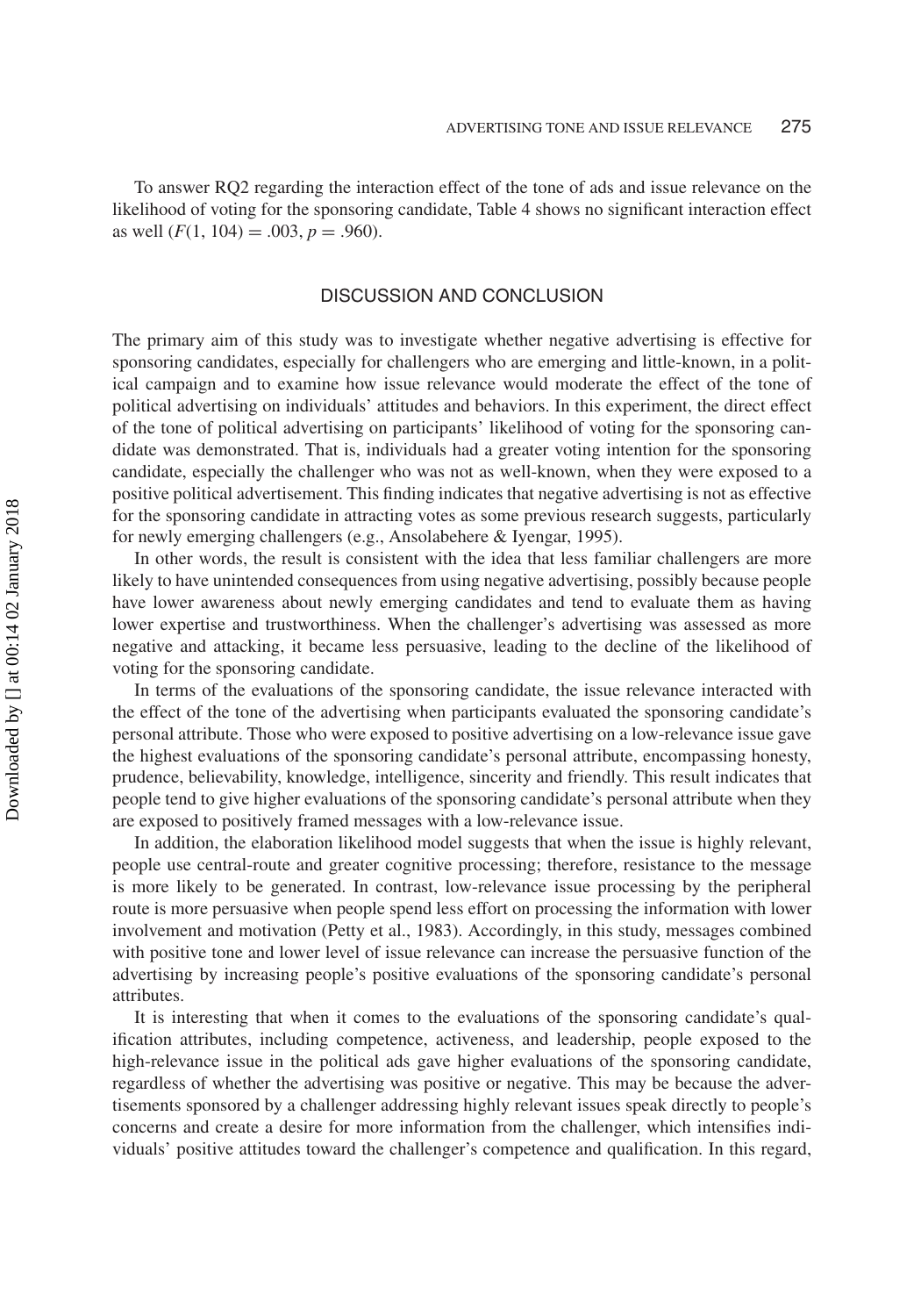issue relevance can moderate the effect of the tone of the advertising on evaluations of the candidate's personal attribute, and it also exerts a main influence on evaluations of the candidates' qualification attribute. It is noteworthy that these findings can be influenced by a potential factor: a candidates' status. Even though previous literature indicated that challengers are more likely to use negative advertising, the evidence in this study suggests that it may lead to unintended consequences when the sponsoring candidate is an emerging challenger, and issue relevance must be considered as a significant contingent factor in influencing the relationships.

From these results emerge clear implications for political campaign advertising. First, the findings provide evidence that political advertising with positive messages plays an important role in increasing people's intention to vote for the emerging challenger. When voters are less aware of the emerging challenger than of the well-known leading incumbent, negative advertising sponsored by the challenger may lead to activating aversive emotion and refusal to support him or her. Second, to initiate positive attitudes, challengers can employ advertising with positive tone and low-relevance issues to get higher evaluations of their images of personal attribute. To further increase evaluations on the qualification attribute, challengers need to address higher-relevance issues to directly speak to people's concerns.

These results should be interpreted with caution because of some limitations in the study. First, the findings might lack external validity because the advertising stimuli were sent to each group via e-mail. Future research can employ stronger control of the experimental procedure. Although the experiment has been administered not in a lab setting, but in a real and natural setting with a possible time lapse, which could have confounded the results, we instructed participants to complete the whole procedure, including pretest, exposure to stimuli, and posttest without intermission or exposure to other media content to avoid the potential problem. Since participants voluntarily took part in this study, it should ease the concerns about the confounding results due to different setting administered. In addition, the natural settings can allow researchers to understand participants' responses to stimuli in their real lives (e.g., Kim, 2009). Future studies, however, could overcome the limitation by conducting the experiment administered and controlled in the lab setting.

Another important limitation lies with the relatively small sample and that most of the participants were relatively young, well-educated, and prosperous college students, who have been found to participate less in public affairs than older individuals (Garramone, 1985). Although they provide acceptable samples for examining the effects of political advertising because their political views and dispositions are less entrenched (Pinkleton, Um, & Austin, 2002), and unemployment is one of the most important issues college students worry about, the results necessitate a careful interpretation. In addition, it would be valuable for future research to use samples with greater geographical diversity so that cross-culture comparison can be conducted, not only on the negative advertising strategies but also on the effect of negative advertising and the moderating factors in influencing individuals' political attitudes and behaviors.

In terms of the measurement for candidate evaluations, the 10 items adopted in this study were chosen from previous research to identify fundamental attributes; however, the measurement might not be able to cover the spectrum of candidates' traits and explore other dimensions (e.g., problem-solving capacities and "nonpolitical" traits such as sympathy). As a result, future research may develop a more comprehensive measurement for candidate evaluations so that the effects of negative political advertising on candidate evaluations can be fully understood.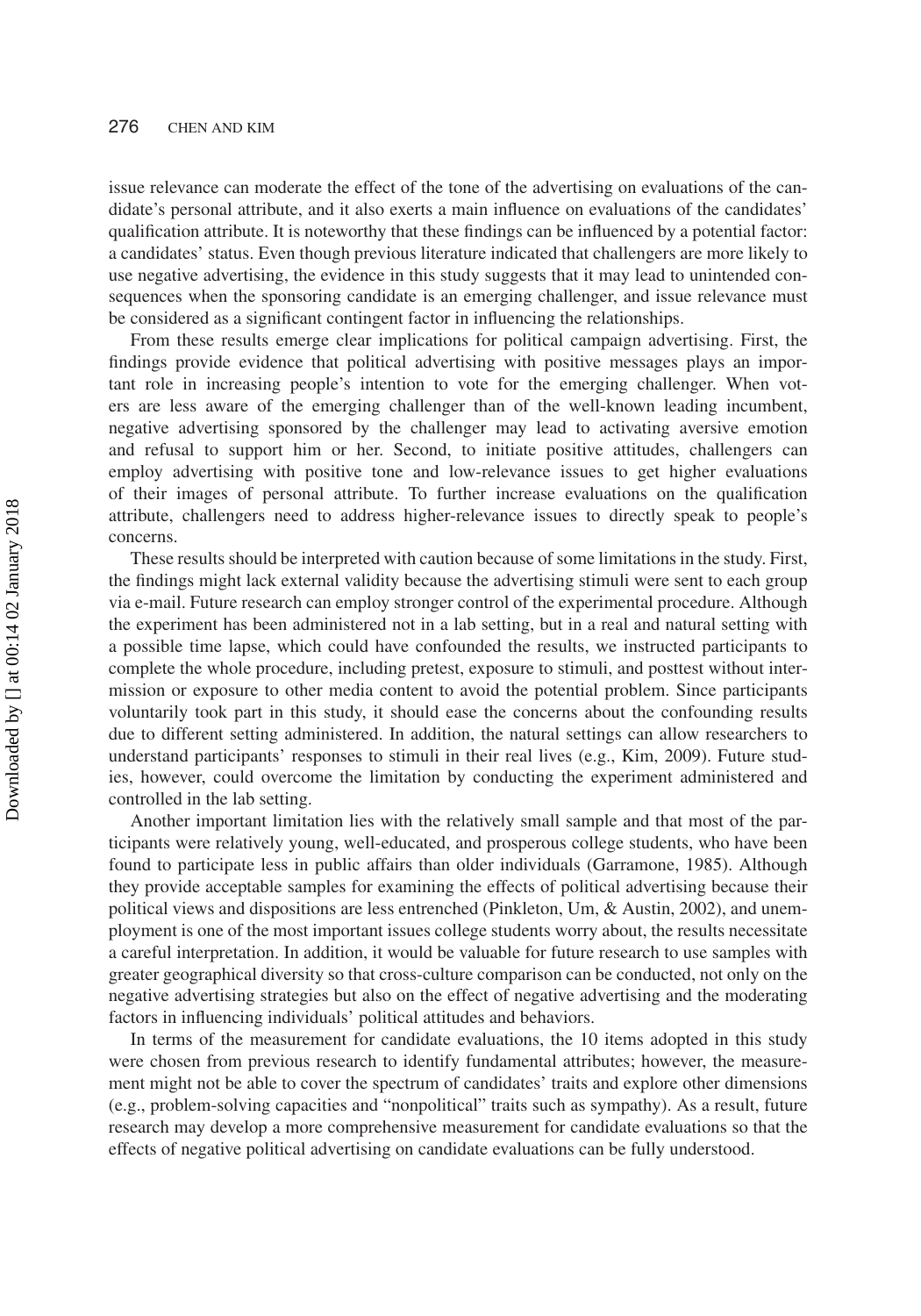Furthermore, additional potential factors that may affect how individuals process negative advertisements need to be considered for a better elaborated relationship between the effects of negative advertising and individuals' candidate evaluations and voting intention. As Lau and Redlawsk (1997, 2006) indicated, individuals' political sophistication and adoption of heuristic cues to cope with an information-rich world in politics can influence their political decision-making. Lau, Andersen & Redlawsk (2008) further developed a multilevel examination that includes system-level and individual-level factors, such as long-term political orientation, political motivation, political expertise, political heuristics, and exogenous campaign factors, to understand voters' decision-making process for correct voting. Although this study mainly focused on examining the effect of negative political advertising and the moderating role of issue relevance in affecting individuals' political attitudes and behaviors by employing an experimental design with a short time-span to isolate the influences from other variables, it is possible for future research to conduct an overall test of the effect of negative ads such as a path model by integrating potential individual-level and systematic-level factors to gain a more well-rounded understanding of the entire information process on negative political advertising.

In this sense, future research can address how stable are the effects of political advertising by conducting a longer time-span with different exposure procedures (e.g., double- or severalexposure) and message stimuli (e.g., different types of negative political ads, such as direct comparison ads and implied comparison ads, or multiple-message stimuli) to explore the effects of negative political advertising in a more realistic situation.

In spite of these limitations, this study is significant in terms of its non-Western context, since most of the research on negative political advertising has been conducted in the West. With the widespread use of negative campaign in Asian countries, it is necessary to understand attacking strategies in different cultural and political settings. Furthermore, this study provides substantial understanding of the effectiveness of negative advertising for a sponsoring candidate who is an emerging challenger. It also points to a complex process in which candidate status, issue relevance, and the tone of ads all bear on the effect of political advertising. This study indicates that issue relevance serves as a significant factor influencing evaluations of the sponsoring candidate's qualification regardless of the tone of the advertising. It is also a contingent factor moderating the influence of the tone of the advertising on individuals' evaluation of the candidate's personal attributes. Therefore, a combination of the tone of the advertising and issue relevance can lead to a stronger campaign strategy in terms of the political advertising effects in forming individuals' attitudes toward an emerging challenger in a political campaign.

## **REFERENCES**

Abramowitz, A. I. (1980). A comparison of voting for U.S. Senator and Representative in 1978. *American Political Science Review*, *74*(3), 633–640.

Althaus, S. L., & Kim, Y. M. (2006). Priming effects in complex information environments: Reassessing the impact of news discourse on presidential approval. *Journal of Politics*, *68*(4), 960–976.

Ansolabehere, S. D., & Iyengar, S. (1995). *Going negative: How political advertisements shrink and polarize the electorate*. New York, NY: Free Press.

Austin, E. W., & Pinkleton, B. E. (1999). The relation between media content evaluations and political disaffection. *Mass Communication & Society*, *2*(3), 105–122.

Bean, C. (1993). The election influence of party leader images in Australia and New Zealand. *Comparative Political Studies*, *26*(1), 111–132.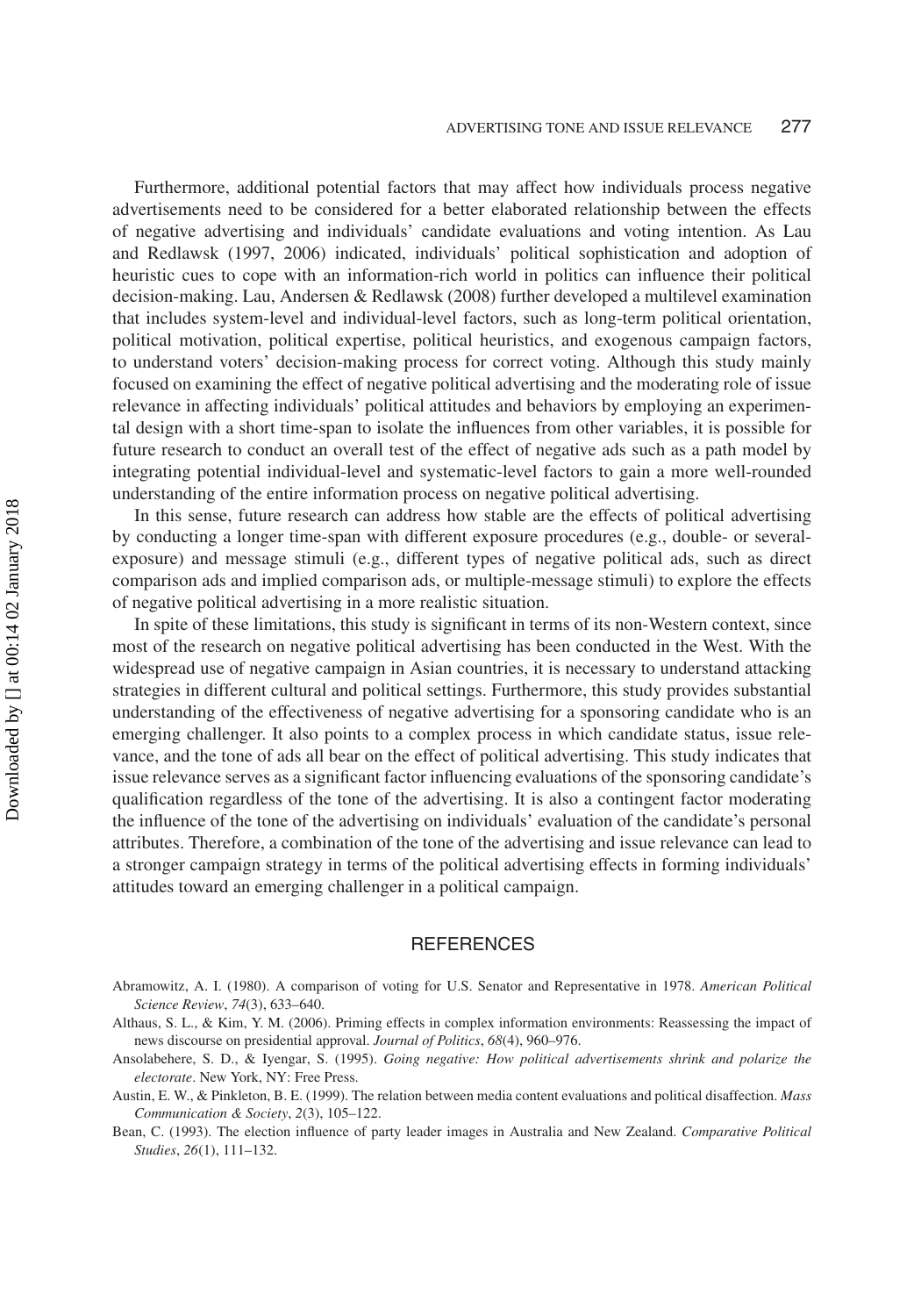#### 278 CHEN AND KIM

Benoit, W. L., & McHale, J. P. (2004). Candidates' personal qualities: Computer content analysis. In K. Hacker (Ed.), *Presidential candidate images* (pp. 49–63). New York, NY: Rowman & Littlefield Publishers, Inc.

Benson, J., & Zhu, Y. (2005). *Unemployment in Asia*. London: Routledge.

Beth, R. S. (1984). Recent research on "incumbent advantage" in House elections: Part II. *Congress & the Presidency*, *11*(2), 211–224.

- Bradley, S. D., Angelini, J. R., & Lee, S. (2007). Psychophysiological and memory effects of negative political ads: Aversive, arousing, and well remembered. *Journal of Advertising*, *36*(4), 115–127.
- Buchanan, B. (1996). *Reviewing Presidential politics: Campaigns, media and the public interest*. Lanham, MD: Rowman & Littlefield.
- Chaiken, S., & Maheswaren, D. (1994). Heuristic processing can bias systematic processing: Effects of source credibility, argument ambiguity, and tast importance on attitude judgment. *Journal of Personality and Social Psychology 66*(3), 460–473.
- Chang, C. (2003). Party bias in political-advertising processing. *Journal of Advertising*, *32*(2), 55–67.
- Chew, F. (1994). The relationship of information needs to issue relevance and media use. *Journalism Quarterly*, *71*(3), 676–688.
- Chou, H.-Y., & Lien, N.-H. (2010). How do candidate poll ranking and election status affect the effects of negative political advertising? *International Journal of Advertising*, *29*(5), 815–834.
- Chuang, P. C. (2006). Negative political advertising: An analysis of the 1996–2004 presidential campaigns in Taiwan and the U.S. *Shoochou Political Science*, *24*, 213–243.
- Chiu, H.-C., Hsieh, Y.-C., Kao, Y.-H., & Lee, M. (2007). The determinants of email receivers' disseminating behaviors on the Internet. *Journal of Advertising Research*, *47*(4), 524–534.
- Clinton, J. D., & Lapinski, J. S. (2004). "Targeted" advertising and voter turnout: An experimental study of the 2000 presidential election. *Journal of Politics*, *66*(1), 69–96.
- Claypool, H. M., Mackie, D. M., Garcia–Marques, T., McIntosh, A., & Udall, A. (2004). The effects of personal relevance and repetition on persuasive processing. *Social Cognition*, *22*(3), 310–355.
- Curren, M. T., & Harich, K. R. (1994). Consumers' mood states: The mitigating influence of personal relevance on product evaluations. *Psychology & Marketing*, *11*(2), 91–107.
- Dardis, F. E., Shen, F., & Edwards, H. H. (2008). Effects of negative political advertising on individuals' cynicism and self-efficacy: The impact of ad type and message exposures. *Mass Communication & Society*, *11*(1), 24–42.
- Darley, W. K., & Lim, J.-S. (1992). The effects of consumers' emotional reactions on behavioral intention: The moderating role of personal relevance and self-monitoring. *Psychology & Marketing*, *9*(4), 329–346.
- Drew, D., & Weaver, D. (2006). Voter learning in the 2004 presidential election: Did the media matter? *Journalism & Mass Communication Quarterly*, *83*(1), 25–42.
- Faber, R. J., Tims, A. R., & Schmitt, K. G. (1993). Negative political advertising and voting intent: The role of involvement and alternative information sources. *Journal of Advertising*, *22*(4), 67–76.
- Fabrigar, L. R., Wegener, D. T., MacCallum, R. C., & Strahan, E. J. (1999). Evaluating the use of exploratory factor analysis in psychological research. *Psychological Methods*, *4*(3), 272–299.
- Garramone, G. M. (1984). Voter responses to negative political ads. *Journalism Quarterly*, *61*(2), 250–259.
- Garramone, G. M. (1985). Effects of negative political advertising: The roles of sponsor and rebuttal. *Journal of Broadcasting & Electronic Media*, *29*(2), 147–159.
- Goldsmith, R. E., Lafferty, B. A., & Newell, S. J. (2000). The impact of corporate credibility and celebrity credibility on consumer reaction to advertisements and brands. *Journal of Advertising*, *29*(3), 43–54.
- Gorsuch, R. L. (1983). *Factor analysis* (2nd ed.). Hillsdale, NJ: Lawrence Erlbaum Associates.
- Graber, D. A. (1972). Personal qualities in presidential images: The contribution of the press. *Midwest Journal of Political Science*, *16*(1), 46–76.
- Higgins, E. T. (1996). Knowledge activation: Accessibility, applicability, and salience. In E. T. Higgins & A. W. Kruglanski (Eds.), *Social psychology: Handbook of basic principles*. (pp. 133–168). New York, NY: Guilford.
- Hill, R. P. (1989). An exploration of voter responses to political advertisements. *Journal of Advertising*, *18*(4), 14–22.
- Iyengar, S., & Kinder, D. R. (1987). *News that matters: Television and American opinion*. Chicago, IL: University of Chicago Press.
- Johns, R., & Shephard, M. (2007). Gender, candidate image and electorate preference. *Journal of Politics & International Relations*, *9*(3), 434–460.
- Johnson-Cartee, K., & Copeland, G. (1991). *Negative political advertising: Coming of age*. Hillsdale, NJ: Lawrence Erlbaum Associates.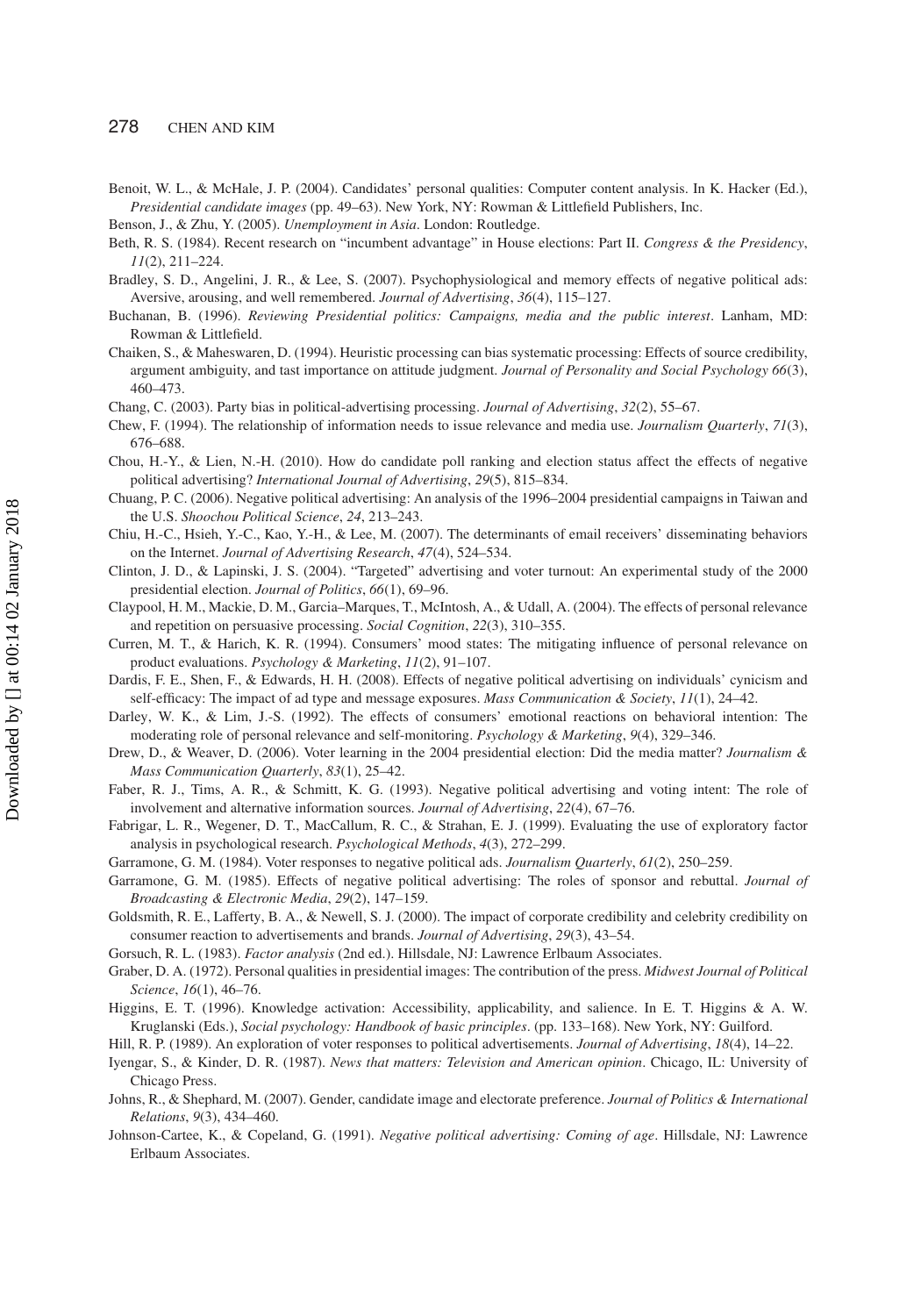Johnson, B. T., & Eagly, A. H. (1989). Effects of involvement on persuasion: A meta-analysis. *Psychological Bulletin*, *106*(2), 290–314.

Kaid, L. L. (2004). *Handbook of political communication research*. Mahwah, NJ: Lawrence Erlbaum Associates.

- Kaid, L. L., & Boydston, J. (1987). An experimental study of the effectiveness of negative political advertisements. *Communication Quarterly*, *35*(2), 193–201.
- Kaid, L. L., & Davison, D. (1986). Elements of videostyle: A preliminary examination of candidate presentation through television advertising. In L. L. Kaid, D. Nimmo & K. R. Sanders (Eds.), *New Perspectives on Political Advertising* (pp. 184–209). Carbondale, IL: South Illinois University Press.
- Kerlinger, F. N. (1973). *Foundations of behavioral research*(2nd ed.). New York, NY: Holt, Rinehart and Winston.
- Kim, H. (2009). *The analysis of decisive factors for presidential candidates' negative campaigns: Focusing on the 16th and the 17th presidential elections in Korea*. Paper presented at the annual meeting of the Midwest Political Science Association, Chicago, IL.
- Kim, S.-H., Han, M., & Scheufele, D. A. (2010). Think about him this way: Priming, news media, and South Koreans' evaluation of the president. *International Journal of Public Opinion Research*, *22*(3), 299–319.
- Kim, Y. M. (2009). Issue publics in the new information environment: Selectivity, domain, specificity, and extremity. *Communication Research*, *36*(2), 254–284.
- Kinder, D. R. (1986). Presidential character revisited. In R. R. Lau & D. O. Sears (Eds.), *Political Cognition* (pp. 233–255). Hillsdale, NJ: Lawrence Erlbaum Associates.
- King, P. (1997). The press, candidate images, and voter perceptions. In M. McCombs, D. L. Shaw & D. Weaver (Eds.), *Communication and democracy: Exploring the intellectual frontiers in agenda-setting theory* (pp. 29–40). Mahwah, NJ: Lawrence Erlbaum Associates.
- Kiousis, S., Bantimaroudis, P., & Ban, H. (1999). Candidate image attributes: Experiments on the substantive dimension of second level agenda setting. *Communication Research*, *26*(4), 414–428.
- Krosnick, J. A. (1988). The role of attitude importance in social evaluation: A study of policy preferences, presidential candidate evaluations, and voting behavior. *Journal of Personality and Social Psychology*, *55*(2), 196–210.
- Krosnick, J. A., & Brannon, L. A. (1993). The impact of the Gulf war on the ingredients of presidential evaluations: Multidimensional effects of political involvement. *American Political Science Review*, *87*(4), 963–975.
- Krugman, H. E. (1965). The impact of television advertising: Learning without involvement. *Public Opinion Quarterly*, *29*(3), 349–356.
- Lau, R. R. (1982). Negativity in political perception. *Political Behavior*, *4*(4), 353–377.
- Lau, R. R., Andersen, D. J., & Redlawsk, D. P. (2008). An exploration of correct voting in recent U.S. presidential elections. *American Journal of Political Science*, *52*(2), 395–411.
- Lau, R. R., & Pomper, G. M. (2002). Effectiveness of negative campaigning in U.S. Senate elections. *American Journal of Political Science*, *46*(1), 47–66.
- Lau, R. R., & Redlawsk, D. P. (1997). Voting correctly. *AmericanPolitical Science Review*, *91*(3), 585–598.
- Lau, R. R., & Redlawsk, D. P. (2006). *How voters decide: Information processing during election campaigns*. New York, NY: Cambridge University Press.
- Lau, R. R., & Sigleman, L. (2000). Effectiveness of negative political advertising. In J. A. Thurber, C. J. Nelson, & D. A. Dulio (Eds.), *Crowded airwaves: Campaign advertising in election* (pp. 10–43). Washington, DC: Brookings Institution.
- Leippe, M. R., & Elkin, R. A. (1987). When motives clash: Issue involvement and response involvement as determinants of persuasion. *Journal of Personality & Social Psychology*, *52*(2), 269–278.
- Lemert, J. B., Wanta, W., & Lee, T.-T. (1999). Party identification and negative advertising in a U.S. Senate election. *Journal of Communication*, *49*(2), 123–134.
- Maheswaran, D., & Levy, J.-M. (1990). The influence of message framing and issue involvement. *Journal of Marketing Research*, *27*(3), 361–367.
- McGraw, K. M., Lodge, M., & Stroh, P. (1990). On-line processing in candidate evaluation: The effects of issue order, issue importance, and sophistication. *Political Behavior*, *12*(1), 41–58.
- Merritt, S. (1984). Negative political advertising: Some empirical findings. *Journal of Advertising*, *13*(3), 27–38.
- Muehling, D. D., Laczniak, R. N., & Andrews, J. C. (1993). Defining, operationalizing, and using involvement in advertising research. *Journal of Current Issues and Research in Advertising*, *15*(1), 21–57.
- Newhagen, J., & Reeves, B. (1991). Emotion and memory responses for negative political adverting: A study of Television commercials used in the 1988 presidential election. In F. Biocca (Ed.), *Television and Political Advertising*. (Vol. 1, pp. 197–220). Hillsdale, NJ: Lawrence Erlbaum Associates.